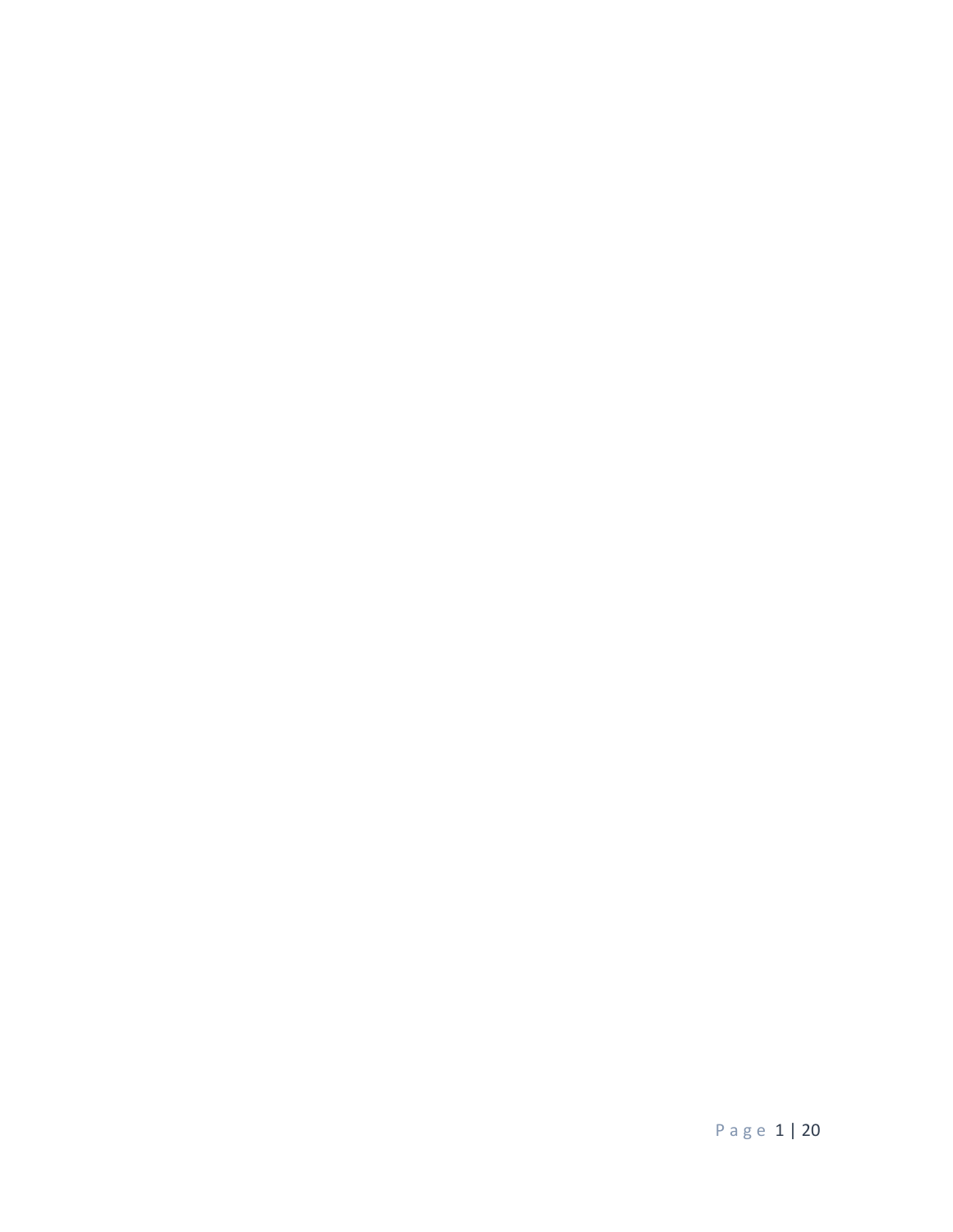#### THE JUNE 2020 REPORT

#### PCRB Executive Director's Report to City Council

Submission Date: November 26, 2021



### **City Council**

Honorable Nikuyah Walker, Mayor Sena Magill, Vice Mayor Heather Hill, City Councilor Michael Payne, City Councilor Lloyd Snook, City Councilor

#### **Deputy City Managers**

Ashley Reynolds Marshall Samuel Sanders

**City Attorney PCRB Legal Counsel**

Lisa Robertson Cynthia Hudson

#### **Police Civilian Review Board**

| Bellamy Brown, Chairman | William Mendez, Vice-Chairman | Nancy Carpenter, Member |
|-------------------------|-------------------------------|-------------------------|
| Jeffrey Fracher, Member | Deirdre Gilmore, Member       | James Watson, Member    |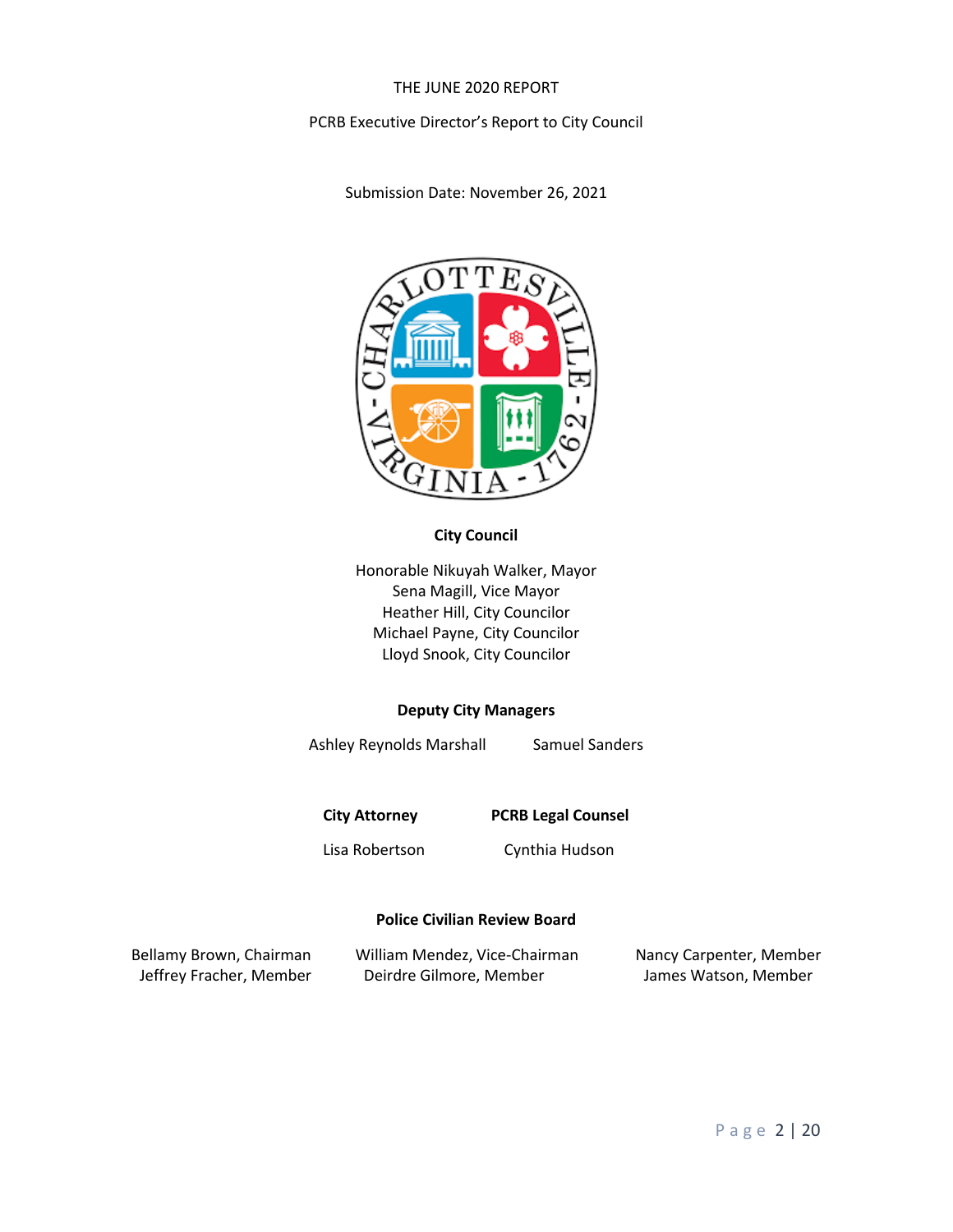# TABLE OF CONTENTS

<span id="page-3-0"></span>

| Employment Status of Auditor: Full-Time Employee vs Independent Contract Employee vs a |  |
|----------------------------------------------------------------------------------------|--|
|                                                                                        |  |
|                                                                                        |  |
|                                                                                        |  |
|                                                                                        |  |
| APPENDIX A: RESOLUTION AUTHORIZING POLICE CIVILIAN REVIEW BOARD EXECUTIVE DIRECTOR     |  |
| APPENDIX B: EVOLUTION OF CIVILIAN OVERSIGHT FROM NACOLE'S "A REVIEW OF THE STRENGTHS   |  |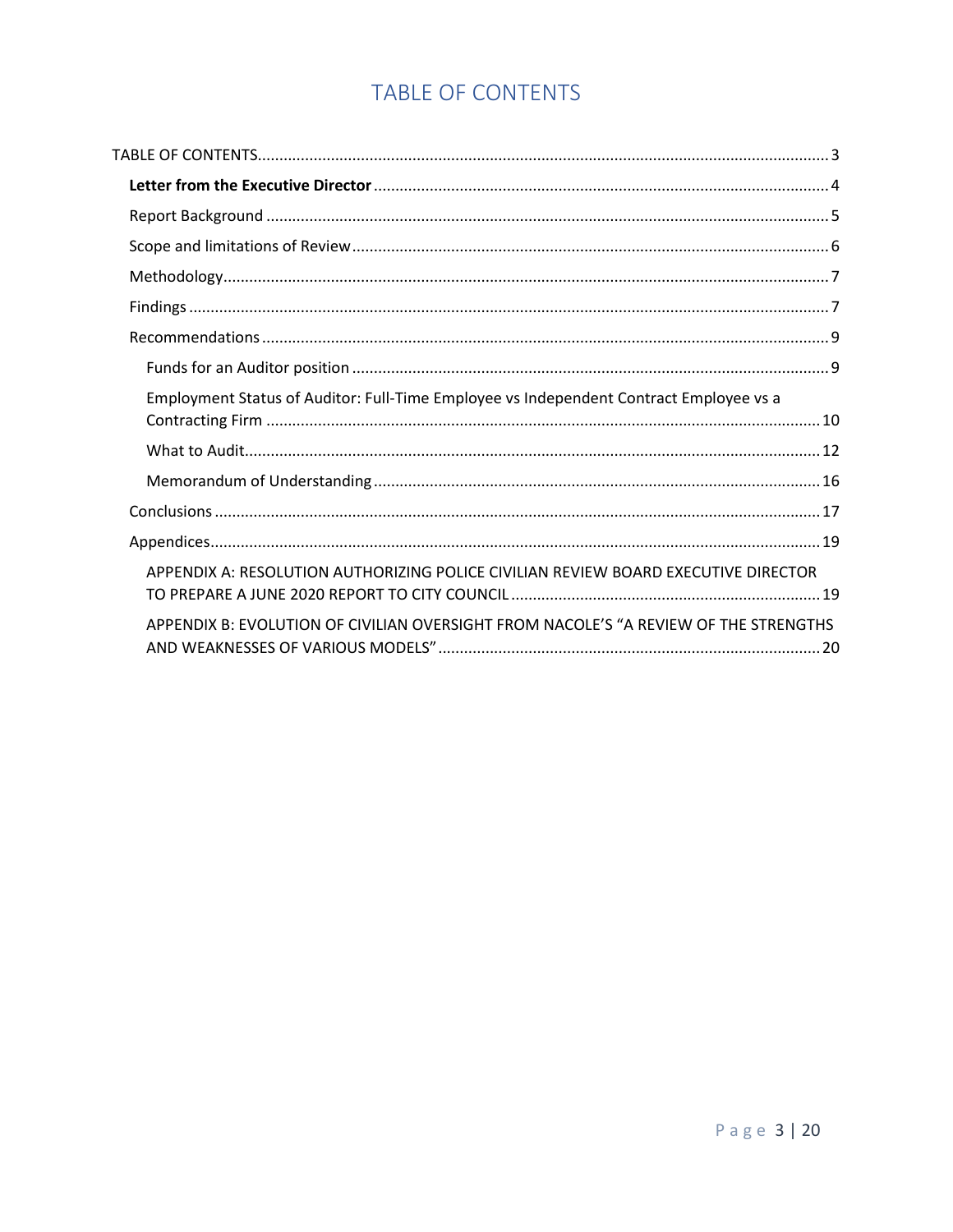Honorable Mayor Walker and City Council Members,

There is no doubt that the City of Charlottesville has seen significant challenges over the past few years. The social issues at the base of many of these challenges, however, are not issues that occurred over the past few years but are deep-rooted. This means the implementation of solutions to remedy these problems will take time. Since the establishment of a civilian oversight entity in 2017, the City has undertaken the commitment of improving police-community relations in a meaningful way. Civilian oversight, however, is not a panacea forsolving all policing issues. To tackle the systemic issues in policing, we need a multi-faceted, evidence-based, and trauma informed approach that includes all sectors of society.

<span id="page-4-0"></span>**\_\_\_\_\_\_\_\_\_\_\_\_\_\_\_\_\_\_\_\_\_\_\_\_\_\_\_\_\_\_\_\_\_\_\_\_\_\_\_\_\_\_\_\_\_\_\_\_\_\_\_\_\_\_\_\_\_\_\_\_\_\_\_\_\_\_\_\_\_\_\_\_\_\_\_\_\_\_\_\_\_\_\_\_\_**

The hiring and appointment of the first PCRB Executive Director represents a significant step in the evolution of civilian oversight in the City of Charlottesville. Through the functional and administrative support provided to the Police Civilian Review Board, civilian oversight in the City of Charlottesville can become a viable option for community members. Through effective community outreach opportunities, the PCRB can impact the community by holding topical community forums where open discussion on pressing issues in policing and criminal justice reforms can occur. Through collaborative work with key departments within the City as well as community-focused nonprofits, the Board can also work to ensure that members of the community from youth to seniors can learn about not only their rights in police encounters but also how they can participate in the complaints process. The PCRB and its members truly have the capacity to influence how our community considers the role of law enforcement; to ensure that members of the community have the opportunity to hear their concerns and negative interactions in a meaningful way; and to become a template for other small localities to engage in their own PCRB creation successfully.

One way to continue the positive movement of the PCRB is to engage in using the audit function of civilian oversight boards to take a deep dive into the past that can positively impact the future. This report discusses and recommends engaging in such an audit of Charlottesville's Police Department in a systematic way. The audit could uncover data on areas of success in our force's treatment of community members, but also can display challenges and clear areas of increment that can then be baked into training and future policy revisions. Currently, wide-ranging reform efforts are already taking place at the local, statewide, and national levels. In crafting this document, various considerations were taken, not only the time and context of when the City Council passed the resolution authorizing the report (2019), but the events that transpired up to the submission of the report. In that fashion, the purpose of the report is to provide a tool to guide the City Council as it continues to engage in the discussion of police and criminal justice reform efforts.

**Sincerely** 

Hansel A. Aguilar, Executive Director Police Civilian Review Board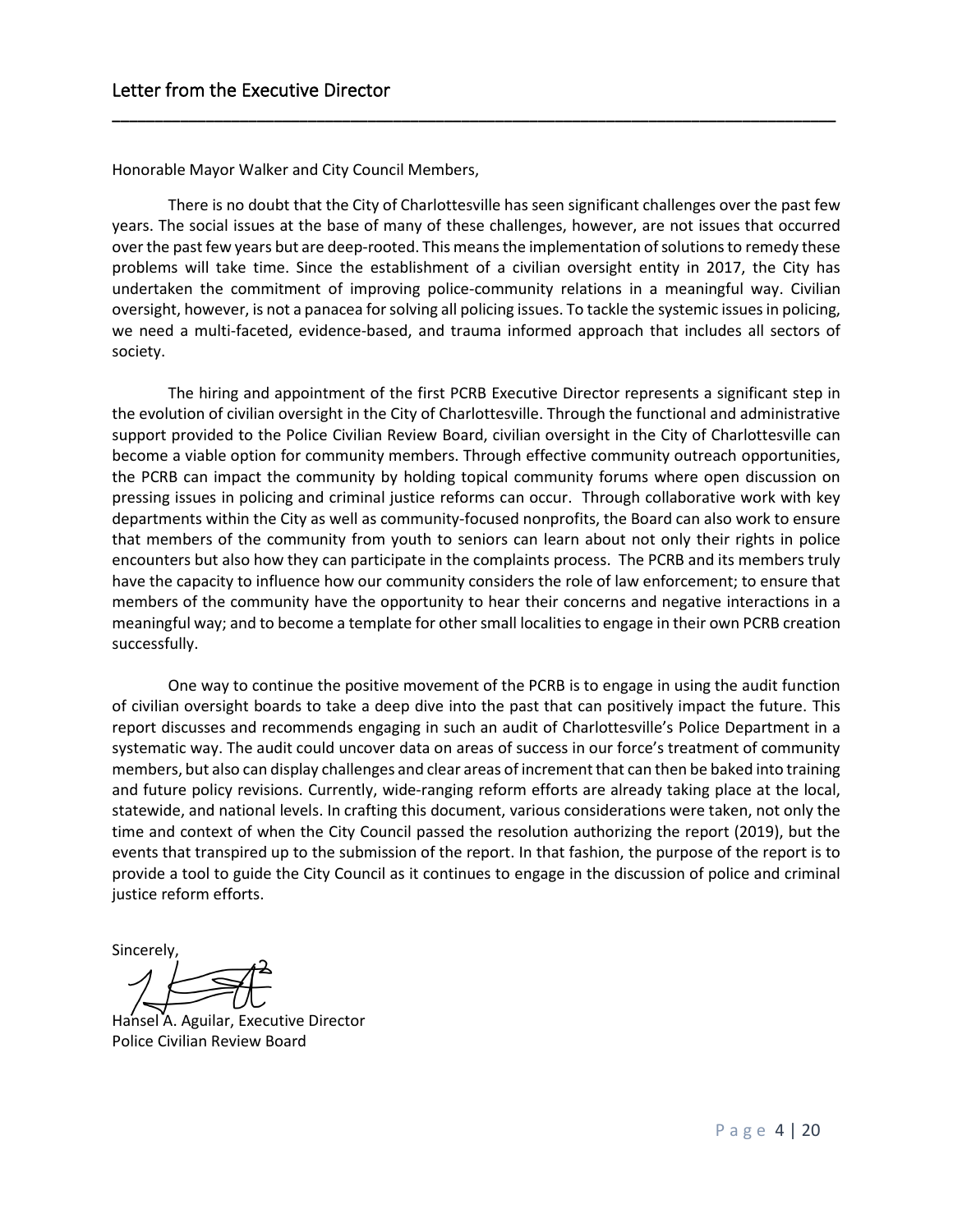### <span id="page-5-0"></span>Report Background

On November 4, 2019, after years of community engagement and advocacy<sup>1</sup>, the Charlottesville City Council ( 'Council') adopted an ordinance adding *Article XVI- Police Civilian Review Board to Chapter*  2 (Administration)<sup>2</sup> to the City Code. In summary, the ordinance established the Police Civilian Review Board (hereafter 'PCRB') with the enumerated powers and duties to: (a) Develop and administer a process for receiving civilian complaints about the Charlottesville Police Department; (b) Review Charlottesville Police Department internal affairs investigations at the request of the civilian complainant; (c) Conduct hearings and make findings concerning Charlottesville Police Department internal affairs investigations initiated by civilians; (d) Organize and conduct community outreach sessions; (e) Provide policy recommendations to the City Council and Charlottesville Police Department. To aid the Board in accomplishing its duties, the City Council created the role of PCRB Executive Director ('Executive Director'). Among many of the duties within the purview of the Executive Director, are the responsibilities to: provide leadership and functional support to the PCRB; ensure that the PCRB successfully fulfills its duties as established in the enabling ordinance and bylaws; support the PCRB's efforts to promote transparency and to foster community relationships with the Charlottesville Police Department, etc.

Along with the new Ordinance establishing the PCRB, the Council (by way of Resolution<sup>3</sup>) authorized the Executive Director to issue a report to the Council in *June 2020<sup>4</sup>* . Specifically, in the resolution the Council sought recommendations from the Executive Director as to whether the Council should appropriate funds for an Auditor position to serve the Police Civilian Review Board; and whether the Auditor should be a full-time or part-time position or if the Executive Director recommends contracting with a firm for audit services. Additionally, Council sought to understand (through the report) which, if any, aspects of the Charlottesville Police Department's operations should be audited, and which forms and types of Charlottesville Police Department data should be made available for an Auditor position to analyze. Lastly, the Council's resolution sought a recommendation from the Executive Director as to whether the Executive Director and the Charlottesville Chief of Police should enter a formal

<sup>2</sup> See <u>POLICE CIVILIAN REVIEW BOARD ORDINANCE</u>

 $1$  The impetus for this ordinance was the result of relentless advocacy from various stakeholders and community members who sought to establish an entity charged with providing police accountability within the City of Charlottesville. Among the many efforts crucial to the adoption of this ordinance, was the July 2, 2019 [REPORT](https://charlottesville-my.sharepoint.com/personal/foia_charlottesville_gov/_layouts/15/onedrive.aspx?id=%2Fpersonal%2Ffoia%5Fcharlottesville%5Fgov%2FDocuments%2FPCRB%2DARCHIVE%2D2018%2D2019%2DKEEP%2FInitial%20Police%20Civilian%20Review%20Board%2Epdf&parent=%2Fpersonal%2Ffoia%5Fcharlottesville%5Fgov%2FDocuments%2FPCRB%2DARCHIVE%2D2018%2D2019%2DKEEP) submitted to City Council by members of the Initial Police Civilian Review Board.

<sup>&</sup>lt;sup>3</sup> See <u>RESOLUTION AUTHORIZING POLICE CIVILIAN REVIEW BOARD EXECUTIVE DIRECTOR TO PREPARE A JUNE 2020</u> [REPORT TO CITY COUNCIL](https://www.charlottesville.gov/DocumentCenter/View/2378/RESOLUTION-passed-November-4-2019-Authorizing-PCRB-Executive-Director-to-Prepare-a-June-2020-Report-to-City-Council-PDF)

<sup>&</sup>lt;sup>4</sup> Alternatively, if the Executive Director was not appointed by April 30, 2020, the resolution sought the report within sixty days of the Executive Director's appointment by Council. The current Executive Director (author of the report) was not formally appointed until September 27, 2021. Notwithstanding, considering the historical importance of the summer of 2020 as it relates to racial relations and criminal justice reform discussions in America, the Executive Director chose to refer to this report as *The June 2020 Report*.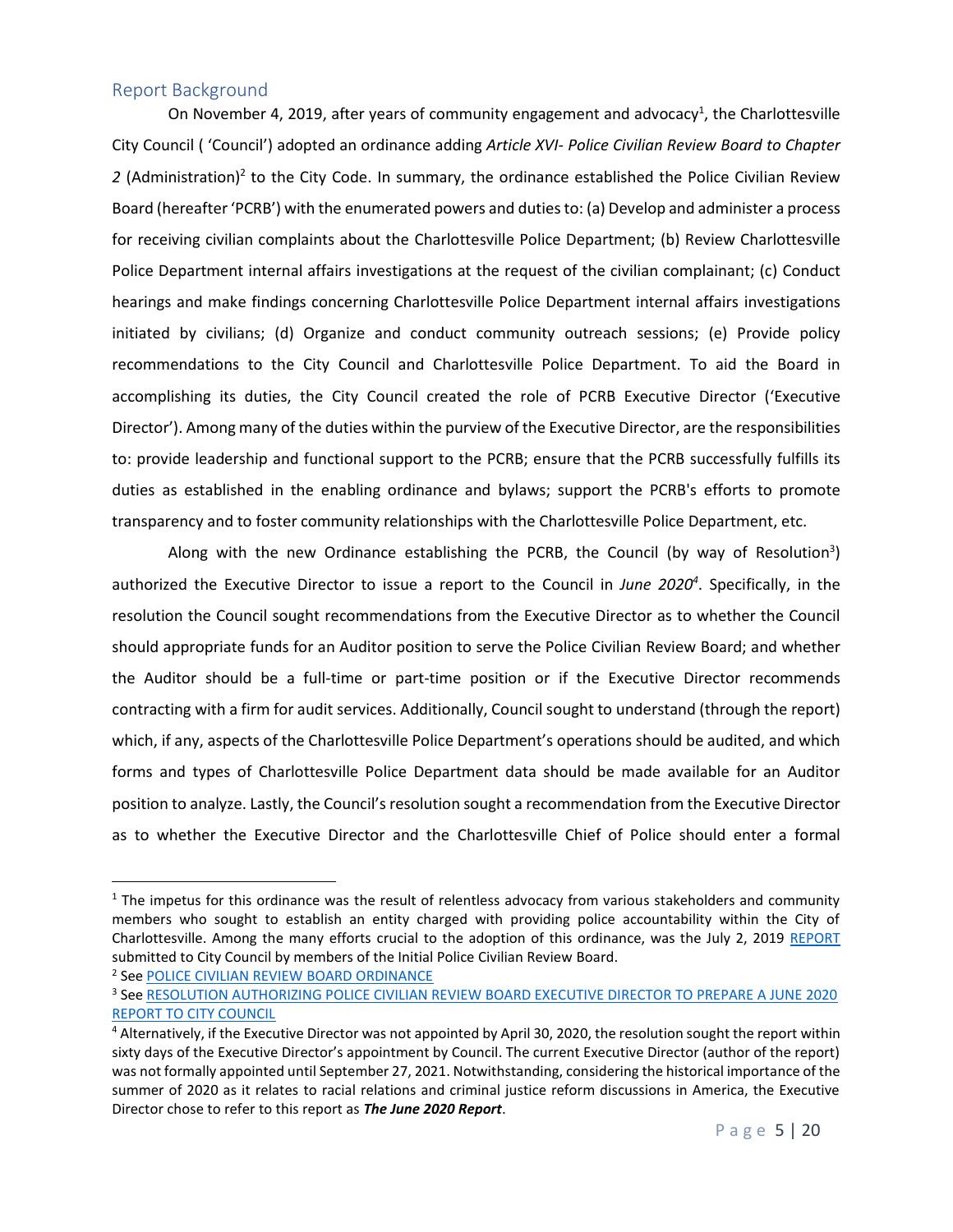Memorandum of Understanding; and what topics, functions, and information should be included with a Memorandum of Understanding between the Charlottesville Chief of Police and the Executive Director.

This report would be incomplete without acknowledgement of the significant events, incidents, and controversies that have occurred from the period since the passage of the PCRB ordinance to the submission date of this report (Nov. 4, 2019- Nov. 26, 2021). Specifically, since the adoption of the ordinance and resolution, the City of Charlottesville: has experienced significant turnover in City Hall leadership; experienced significant turnover in the Police Department; struggled through a global pandemic; witnessed the collective trauma from witnessing the murder of George Floyd (and other highprofile police related killings); continues to be impacted by the lingering effects of the Summer of Hate (to include the re-traumatization caused by the 2021 civil trial) and other historical City injustices; and has been subjected to various political and social controversies involving different levels of City governance. This context is important to consider the methodology and analysis utilized to produce this report and provide the Council the recommendations it sought in the November 4, 2019 resolution.

#### <span id="page-6-0"></span>Scope and limitations of Review

This report was produced after the review of various public records (i.e. meetings, documents, annual reports, etc.), formal and informal discussions with various community stakeholders, departmental leadership, City Council members, City Hall staff, and preliminary review of statistical CPD data concerning police interactions from September 2016- September 2021. This is by no means an exhaustive review of all available data and outreach to the community. The report is not intended to be read as a definitive recommendatory report on all possible audits and areas to explore in the Charlottesville Police Department, instead it should be read and used as a snapshot in time reflecting the current auditing needs that will empower the PCRB and the Council to accomplish the mission of enhancing transparency and trust, promoting fair and effective policing, and protecting the civil and constitutional rights of the people of the City of Charlottesville.

As the PCRB evolves and garners credibility within the community, its operations will enable a better pulse on additional areas for review and auditing. Additionally, the changes of leadership that occurred during the period since the appointment of the Executive Director hasshifted the City's priorities across all departments which also impacts the execution and scope of the report. In the 2019 Resolution, Council directed the City Manager, in consultation with the Executive Director, to recommend a sufficient appropriation to the Council to employ a consultant to assist the Executive Director in composing their report. Considering the events taking place in the City of Charlottesville at the time of appointment of the Executive Director, this step was not feasible. Additionally, a 60-day period to prepare this report from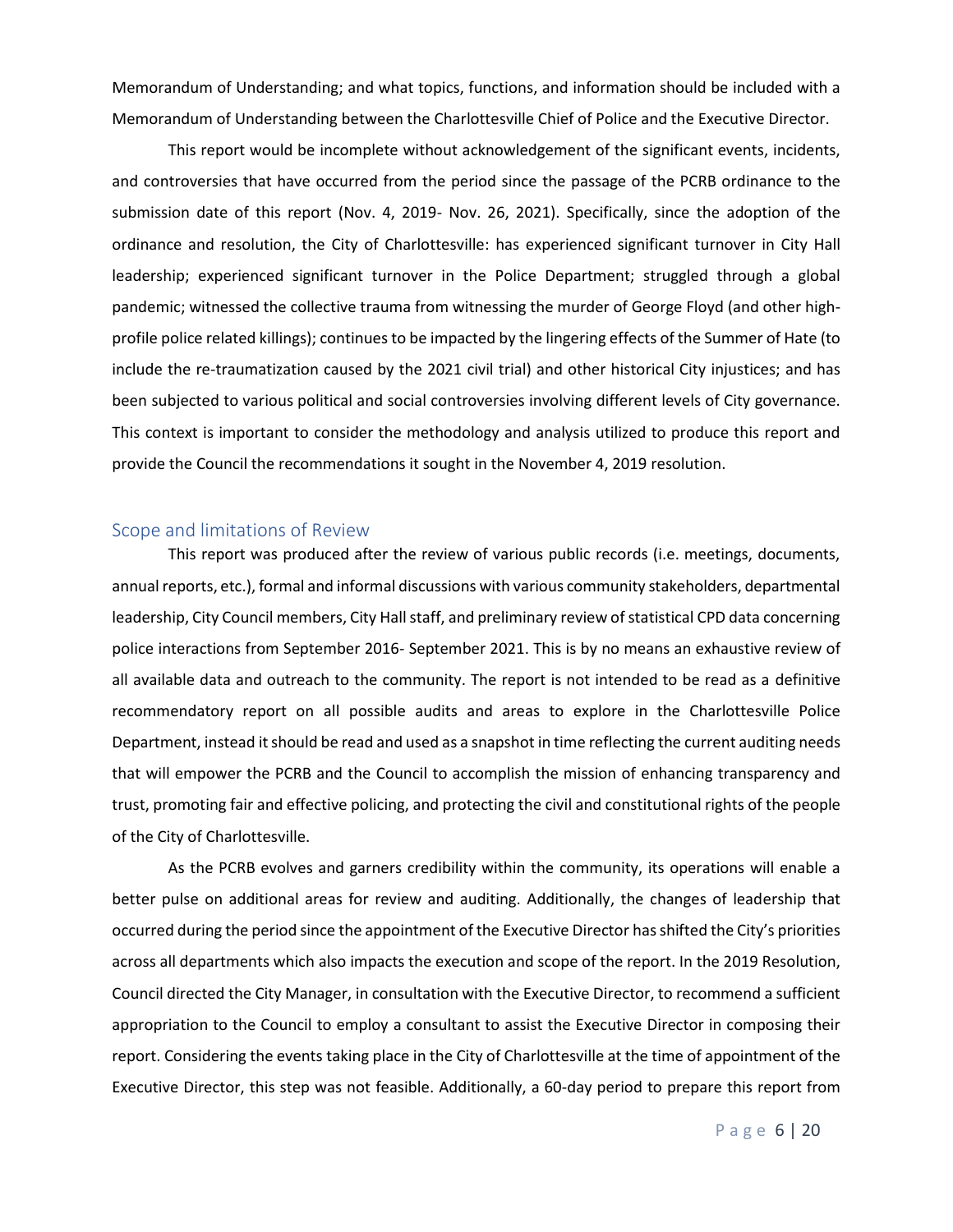the date of appointment does not afford an incoming employee the sufficient time to onboard, learn City protocols and engage in a procurement of a consultant. A longer period of analysis under different circumstances would yield a different report and potentially different recommendations. Notwithstanding this compression, the Executive Director has attempted to honor and respect the spirit of the Council's November 4, 2019 resolution and provide the recommendations and guidance it seeks.

## <span id="page-7-0"></span>Methodology

To guide the preparation of the report and the task at hand, a mixed-methods approach was utilized to collect information and evidence to produce a wholistic report. Specifically, the following methods of data collection were employed:

- 25 total unstructured interviews with community members with lived experience, activists, elected officials, and other stakeholders.
- 2 informal focus groups with community organizations
- Ethnography/field visits: community ride-a-longs with community members, ride-alongs with CPD officers, independent community drive-throughs and geography familiarization, GDC court visit, regional police academy visit
- Quantitative review (descriptive analysis) of CPD arrest and crime data between 2016- 2021

### <span id="page-7-1"></span>**Findings**

Consistent with national trends<sup>5</sup>, the City of Charlottesville is experiencing a decline<sup>6</sup> in the positive outlook community members have towards the police department. While a more thorough scientific survey should be employed to find out current trends (the NCS covers 2012-2018), the latest data collected indicates that 66%<sup>7</sup> of community members rate CPD positively. Additionally, considering the stratified nature of our society, it is understood that the experiences and perceptions of community members toward an institution like the police, will vary by race, gender, social status, education, income, etc. An updated survey of local police perceptions should seek to ensure there is a representative sample of Charlottesville city residents that accounts for the diverse lived experiences.

As noted earlier, Charlottesville is not isolated from other communities across the country who are experiencing issues of (dis/mis)trust between the community and the police. Like other communities across the country, Charlottesville is undergoing various reform and research efforts to address issues in

<sup>&</sup>lt;sup>5</sup> See <u>NYT: CONFIDENCE IN POLICE IS AT RECORD LOW, GALLUP SURVEY FINDS</u>

<sup>&</sup>lt;sup>6</sup> See <u>THE NATIONAL CITZEN SURVEY, CHARLOTTESVILLE, VA</u>

 $<sup>7</sup>$  IBID, pg. 5</sup>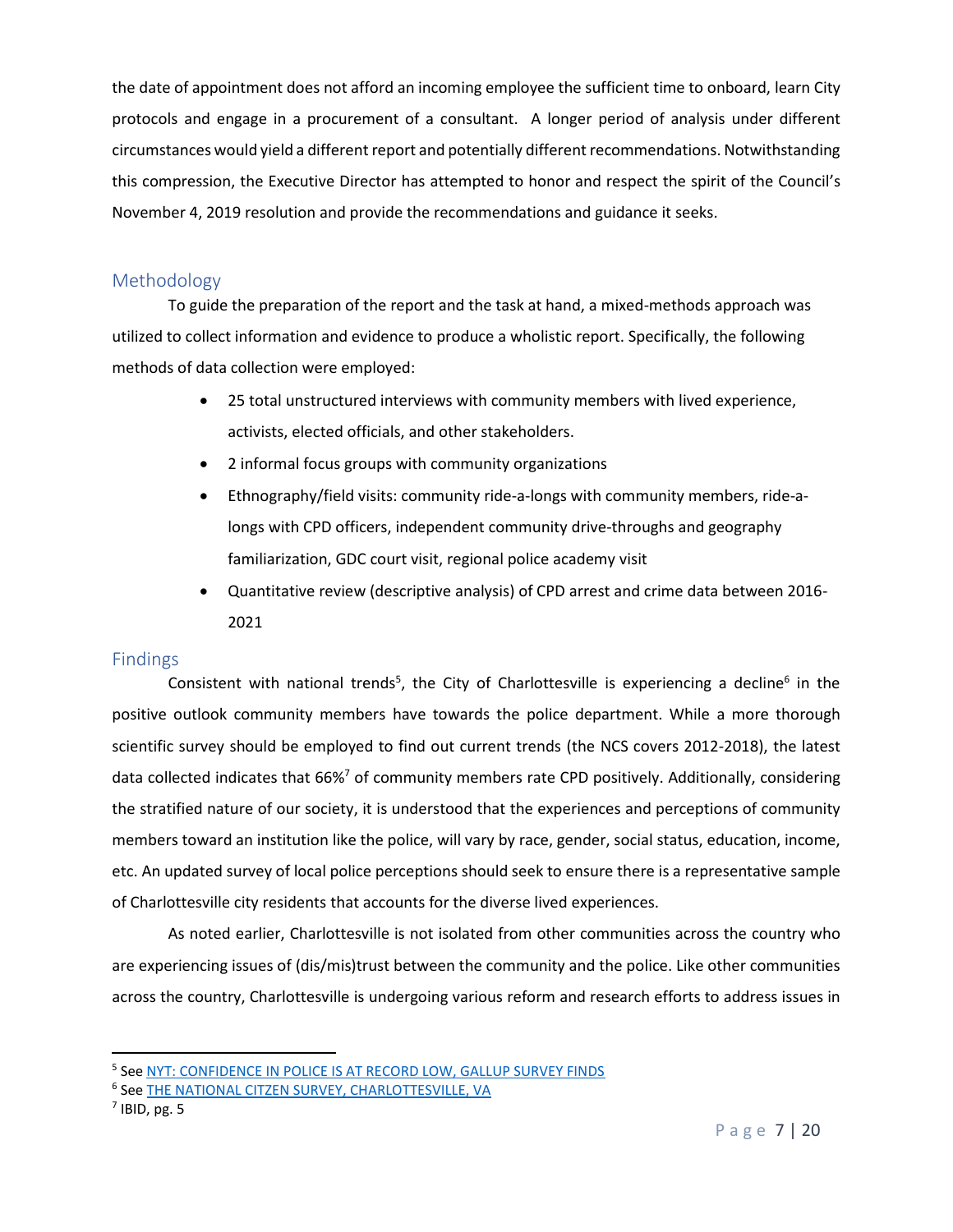the administration of justice not only by the police, but by the broader local criminal justice system. Since the passing of the 2019 Resolution, national, statewide, and local efforts aimed at addressing systemic issues in the justice system have intensified. Specifically, as it relates to civilian oversight in the Commonwealth, during the 2020 General Assembly SPECIAL SESSION I<sup>8</sup>, localities in the Commonwealth were authorized to establish law-enforcement civilian oversight bodies with wide ranging set of accountability measures to include investigatory powers, review authority, disciplinary authority, and auditing functions. As of the submission of this report, the Council is undergoing revisions to amend the 2019 ordinance to provide the PCRB more 'tools' to complete its oversight mandate and has engaged in discussions concerning mental health initiatives, prosecutorial changes, and reforms in other entry points into the justice system.

As it relates to the CPD, efforts begun under the guidance of Chief Brackney<sup>9</sup> include: the publication of all general orders<sup>10</sup> online which was aimed at providing greater transparency of CPD policies; the introduction of a "comfort<sup>11</sup>" or "therapy" k-9 aimed at providing stress relieving services to officers, children and victims of crimes who have gone through a traumatic event; removing CPD from participation in the Jefferson Area Drug Enforcement (JADE) taskforce to mitigate racial disparities seen in drug enforcement; dissolution of the Special Weapons and Tactics (SWAT) team in response to police misconduct<sup>12</sup>; the staff addition of a Fourth Amendment Analyst to ensure CPD officer's were complying with Constitutional provisions; publishing statistics regarding CPD's encounters and detentions; posting summaries, outcomes and corrective actions associated with all Internal Affairs Investigations; reoperationalizing *Use of Force* to *Response to Resistance* and publishing each "Response to Resistance" incident in which force was utilized online for public consumption. Despite these efforts, there are still opportunities to continue to implement meaningful change and improvement in CPD practices, procedures, policies, and culture. In order to do this appropriately, the Council requires systematic collection and revision (i.e. auditing) of specific areas of CPD operations.

<sup>&</sup>lt;sup>8</sup> See <u>§ 9.1-601. LAW-ENFORCEMENT CIVILIAN OVERSIGHT BODIES.</u>

<sup>9</sup> "*Chief Brackney was tasked with updating and reforming how police services are provided within the City of Charlottesville, as well as working to bridge a divide between the city's citizens, especially African American residents, and law enforcement." See* [AUGUST 20, 2021 PRESS RELEASE](https://www.charlottesville.gov/civicalerts.aspx?aid=781)

<sup>&</sup>lt;sup>10</sup> A limited number of the City of Charlottesville Police Department General Orders have been redacted. The redactions ensure that that Police Department's operational and tactical responses are withheld for community and Officer Safety (e.g., bank alarm response, response to an active threat, and Tactical Operations). <sup>11</sup> Se[e CPD COMFORT CANINE](https://www.charlottesville.gov/DocumentCenter/View/3001/539-21--COMFORT-CANINE)

<sup>12</sup> Se[e AUGUST 20, 2021 PRESS RELEASE](https://www.charlottesville.gov/civicalerts.aspx?aid=781)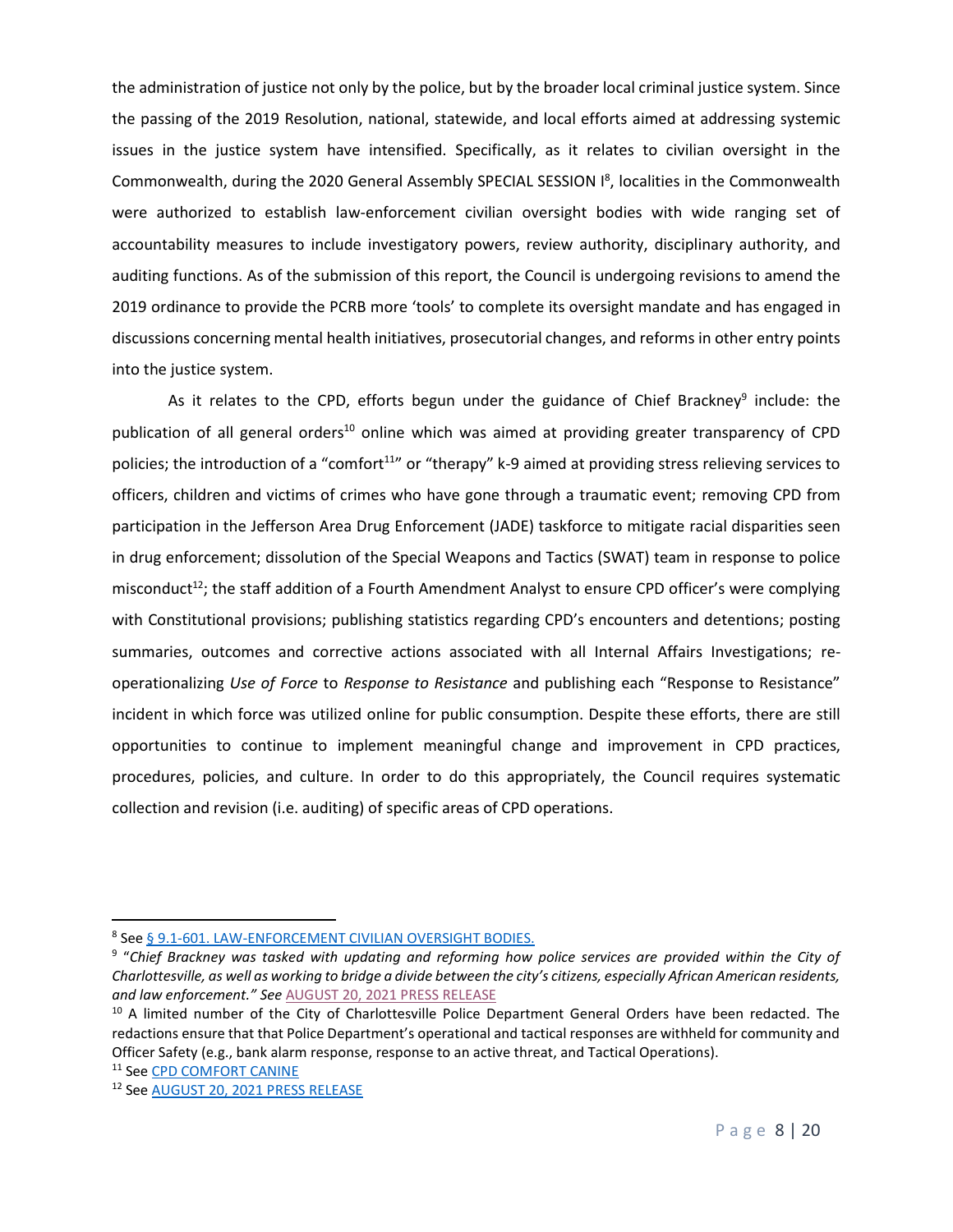## <span id="page-9-0"></span>Recommendations

The auditing recommendations presented in this report were guided, categorized, and aligned with the six pillars from the Final Report of the President's Task Force on 21<sup>st</sup> Century Policing: Pillar One: Building Trust and Legitimacy; Pillar Two: Policy and Oversight; Pillar Three: Technology & Social Media; Pillar Four: Community Policing & Crime Reduction; Pillar Five: Training & Education; and Pillar Six: Officer Wellness & Safety (a summary of these pillars can be found in Table 1). Additionally, the report considered the current efforts and values expressed by the Council in the Strategic Plan- Goal 1: An Inclusive Community of Self-sufficient Residents (i.e. *1.5 Intentionally address issues of race and equity)*. In that fashion, the recommendations can be read as a convergence of national ideals concerning  $21^{st}$  Century Policing and local values from the community. Considering the significant events that have transpired in the community and on a national level from 2016 (the last year in office of the nation's first Black president) to our present calendar year (the last year in office of the City's first Black female chief of police), this appears to be an ideal period of review to assess the progress (or lack thereof), changes, and different policing activities.

*Table 1 21st Century Policing Pillars*

| <b>Pillars</b>                                       | Summary                                                                                                                                                                                                                                                                                                                                                                                                                                           |
|------------------------------------------------------|---------------------------------------------------------------------------------------------------------------------------------------------------------------------------------------------------------------------------------------------------------------------------------------------------------------------------------------------------------------------------------------------------------------------------------------------------|
| Pillar One: Building Trust and Legitimacy            | Building trust and nurturing legitimacy on both sides of the police/citizen divide is the<br>foundational principle underlying the nature of relations between law enforcement agencies<br>and the communities they serve.                                                                                                                                                                                                                        |
| Pillar Two: Policy and Oversight                     | Pillar two emphasizes that if police are to carry out their responsibilities according to<br>established policies, those policies must reflect community values.                                                                                                                                                                                                                                                                                  |
| Pillar Three: Technology & Social Media              | The use of technology can improve policing practices and build community trust and<br>legitimacy, but its implementation must be built on a defined policy framework with its<br>purposes and goals clearly delineated.                                                                                                                                                                                                                           |
| Pillar Four: Community Policing & Crime<br>Reduction | Pillar four focuses on the importance of community policing as a guiding philosophy for all<br>stakeholders. Community policing emphasizes working with neighborhood residents to<br>coproduce public safety.                                                                                                                                                                                                                                     |
| Pillar Five: Training & Education                    | As our nation becomes more pluralistic and the scope of law enforcement's responsibilities<br>expands, the need for expanded and more effective training has become critical. Today's line<br>officers and leaders must be trained and capable to address a wide variety of challenges<br>including international terrorism, evolving technologies, rising immigration, changing laws,<br>new cultural mores, and a growing mental health crisis. |
| Pillar Six: Officer Wellness & Safety                | The wellness and safety of law enforcement officers is critical not only for the officers, their<br>colleagues, and their agencies but also to public safety. Pillar six emphasizes the support and<br>proper implementation of officer wellness and safety as a multi-partner effort.                                                                                                                                                            |

*Source: [DOJ COPS Office](https://cops.usdoj.gov/pdf/taskforce/taskforce_finalreport.pdf)*

### Funds for an Auditor position

<span id="page-9-1"></span>In its Report to Council, the Initial PCRB included a memo<sup>13</sup> that was "intended to describe the *need for a full-time independent auditor to work alongside (and sometimes in collaboration with) a Civilian* 

<sup>13</sup> Se[e REPORT,](https://charlottesville-my.sharepoint.com/personal/foia_charlottesville_gov/_layouts/15/onedrive.aspx?id=%2Fpersonal%2Ffoia%5Fcharlottesville%5Fgov%2FDocuments%2FPCRB%2DARCHIVE%2D2018%2D2019%2DKEEP%2FInitial%20Police%20Civilian%20Review%20Board%2Epdf&parent=%2Fpersonal%2Ffoia%5Fcharlottesville%5Fgov%2FDocuments%2FPCRB%2DARCHIVE%2D2018%2D2019%2DKEEP) pg. 11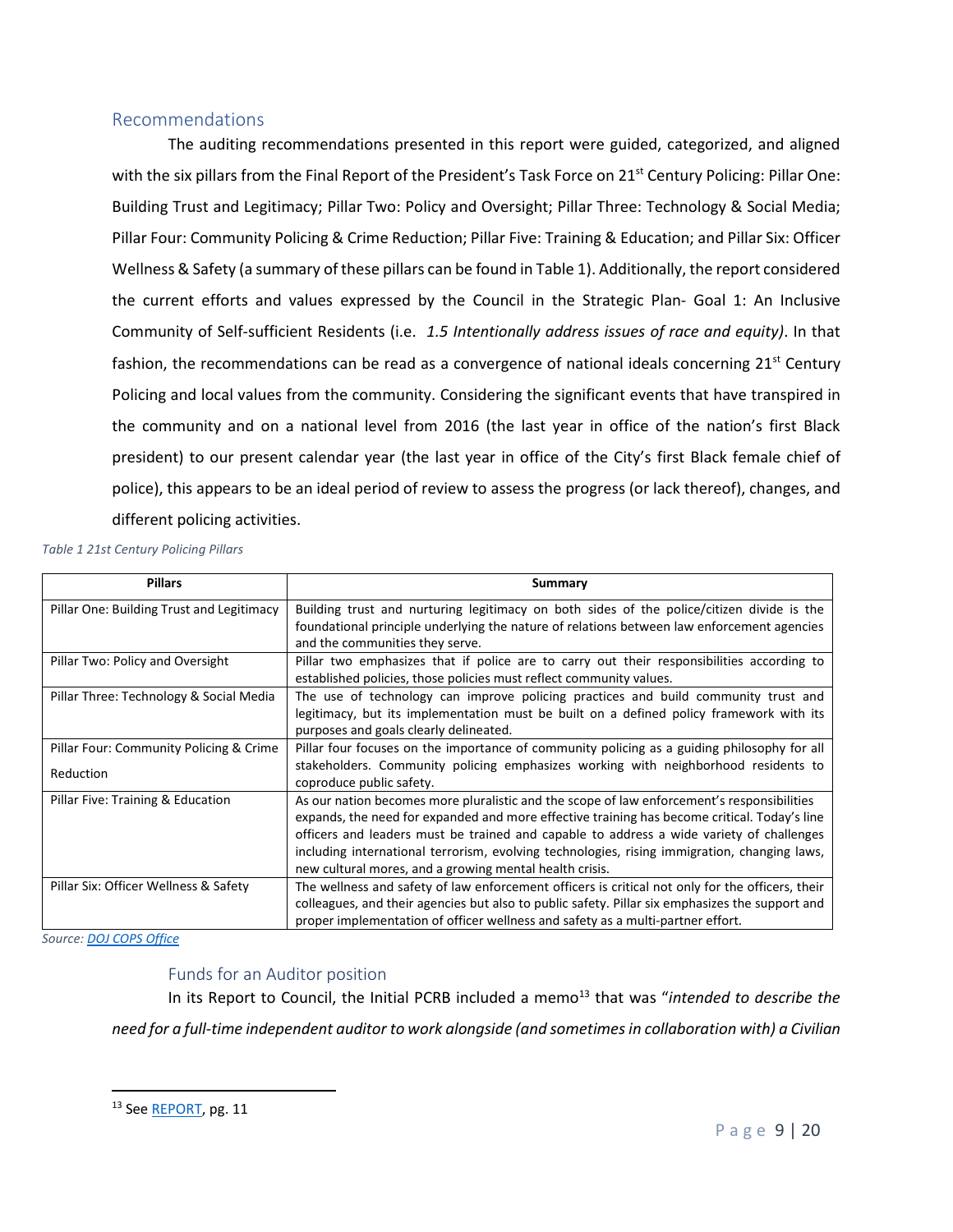*Review Board, as both entities strive to provide effective oversight over the Charlottesville Police Department*." This hybrid model of civilian oversight of law enforcement enhances the capacity of meaningful accountability. The auditor, monitor, and hybrid models of civilian oversight have been in existence for a few decades<sup>14</sup> in the United States. Further, the memo noted the auditor "*will analyze not only internal affairs' handling of civilian complaints but also raw data on instances of stop and frisk, use of force, officer-involved death, and other matters of pressing public concerns noted, since the report, significant events have occurred in the City and the country that have guided the ongoing discussions of police reform*." First, it should be noted that the premise and justification behind police auditing is a wellestablished feature of civilian oversight that enhances police legitimacy and transparency. Second, the recommendation must be examined from the context and point in history by which it was produced (i.e. community's response to Summer of Hate events).

The efforts underway in the City focused on policing, including the current amendment process of the PCRB Ordinance, could precipitate a delay in the securing of a full-time auditor as it may be difficult to justify the full time position as well as secure the funding for that staff member. However, it is recommended that Council may wish to consider engaging in and empowering the Executive Director to monitor various activities of the CPD (to be described later). In addition, the Council may also wish to consider revisiting the question of a permanent independent auditor in FY 24 or FY25's budgeting process. This delay will allow the Council and the City's Budget team to have more data about the auditing needs of our police department through the continual development and operations of the revamped PCRB and the ability of the organization to have appropriate revenue and expenditure projections in a post-COVID world.

# Employment Status of Auditor: Full-Time Employee vs Independent Contract Employee vs a Contracting Firm

<span id="page-10-0"></span>Consistent with the above recommendation to delay the decision of the hiring of a full-time independent auditor until a later time, the following information will provide Council and the City Manager with the data needed to weigh the expense of different models of auditing. Table 2 provides the market rate pay range for a full-time police auditor position. In the current City of Charlottesville class specifications, this role will most closely match the scope of the responsibilities and experience of CPD's 4<sup>th</sup> Amendment Investigative Analyst. If this model of auditing is chosen, Council should empower the Executive Director to work with the City Manager and the Director of Human Resources to develop a position description that matches the needs of the ongoing auditing of the CPD to be completed by the

<sup>&</sup>lt;sup>14</sup> See CIVILIAN OVERSIGHT O<u>F LAW ENFORCEMENT: A REVIEW OF THE STRENGTHS AND WEAKNESSES OF VARIOUS</u> **[MODELS](https://d3n8a8pro7vhmx.cloudfront.net/nacole/pages/161/attachments/original/1481727977/NACOLE_short_doc_FINAL.pdf?1481727977)**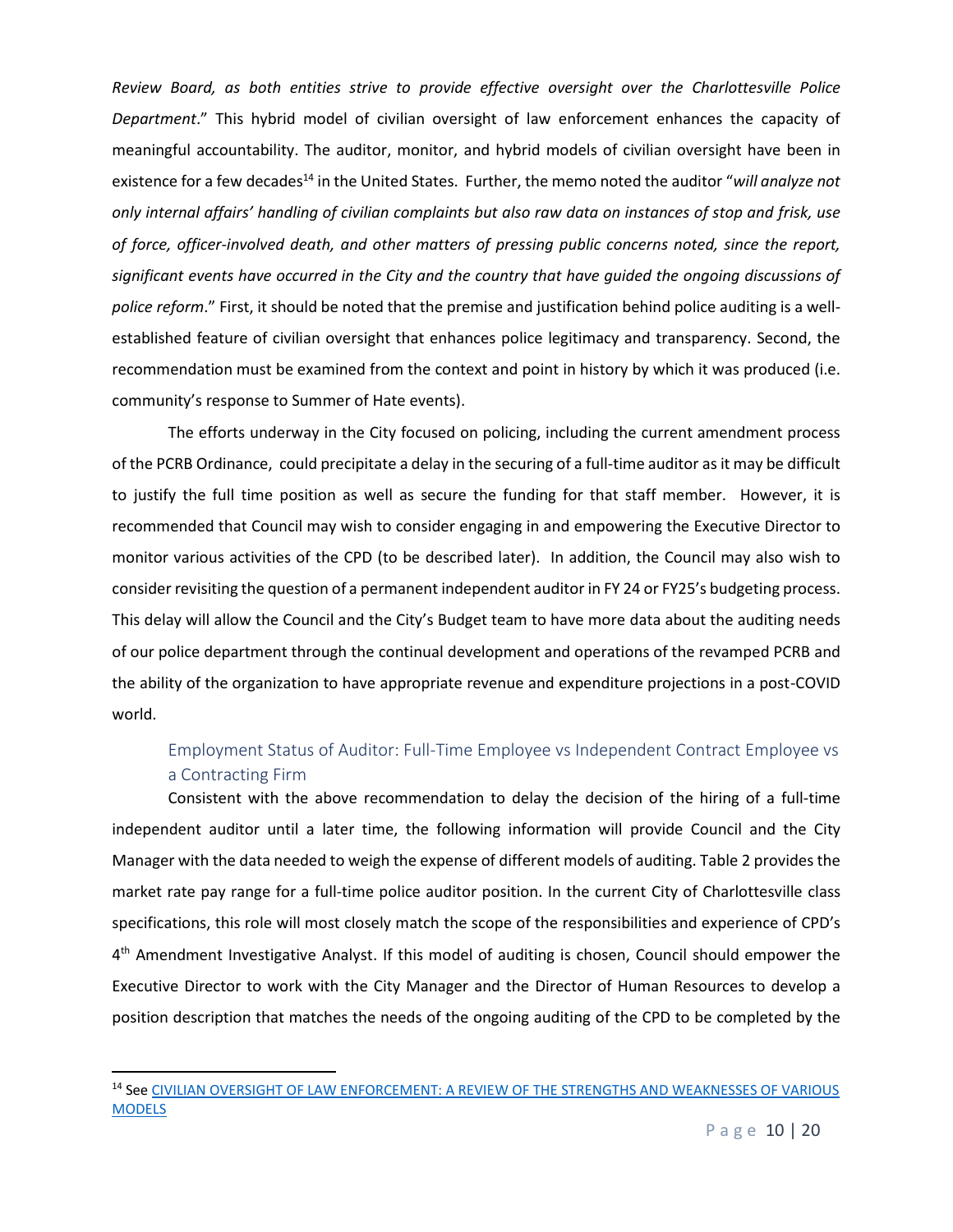Executive Director. It is important to reiterate that the recommendation of this report is not that the City does not or will not ever need a full-time auditor, but rather that at this time, this option should be revisited when there is more data to support the addition of this staff member.

#### **Full Time Auditor**

*Table 2 Full-Time Auditor*

| <b>Estimated Salary</b>      | \$47,191.51 - \$89,043.75 Annually |
|------------------------------|------------------------------------|
| <b>Benefits Calculations</b> | \$46.214                           |
| Total Salary + Benefits Cost | \$93,405.51-\$135,257.75           |

A part-time auditor may also be a viable option soon, once there is a better pulse on ongoing auditing needs. Table 3 illustrates the potential hourly range, commensurate with experience, that should be considered to attract qualified candidates for this position. The Council may also consider exploring whether the Executive Director would best meet the needs of ongoing auditing by developing a pool of qualified auditors that will be activated for special auditing projects or tasks. Depending on how many auditing objectives are identified through the work of the Executive Director, this contract pool model may best serve the auditing needs. It is important to note, however, that without having concrete auditing projects in mind, an annual allocation for a pool may be difficult to predict at this point.

#### **Part- Time/Contract [Pool] Auditor**

*Table 3 Part-Time/Pool*

| Hourly Allocation | $\frac{1}{2}$ \$22.69-\$42.81/hr |
|-------------------|----------------------------------|
|                   |                                  |

Lastly, Table 4 provides the budget Council should consider allocating to the Executive Director to secure an auditing firm to execute the auditing objectives and tasks detailed in the *What to Audit (pg. 12)*  section of this report*.* This approach of farming out the auditing of the CPD activities will serve the sentiment expressed by the initial PCRB (i.e. the importance of independent auditing) and will similarly serve as a last stage before the Council takes on the question whether to create a permanent position of an independent auditor. Considering the appointment of an Executive Director for the PCRB and some drafts of the amended ordinance that have provisions for accomplishing some of the goals of an independent auditor, this approach will also present an opportunity for the Executive Director, the PCRB, the City Manager, and Council to better assess the needs of the Organization. It is important to note that these cost estimates were created by looking to current market trends for this work, the expertise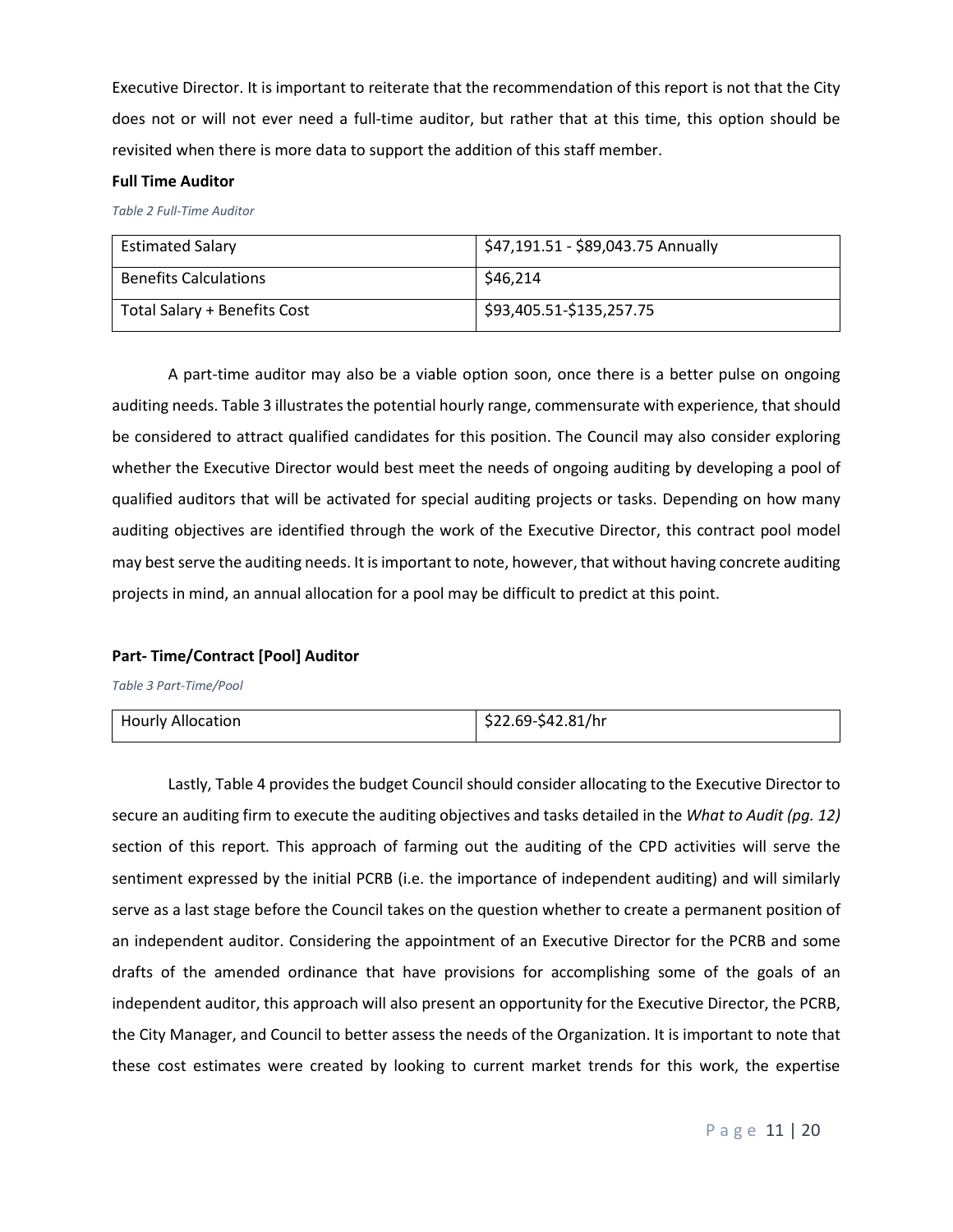required to complete the work, and the current organization classifications that could be comparable to this role.

#### **Professional Contract for Auditing Services**

*Table 4 Auditing Contract*

#### What to Audit

<span id="page-12-0"></span>The question of what to audit revolves around the need to ensure that the policies, practices, procedures, and spending of the CPD reflect the values of the City of Charlottesville. As such, the specific tasks to complete in a systematic audit should be intentional and purposive so they can inform the Council, CPD, and the community at large what areas of the police department are performing in a manner consistent with the values and where there are areas for improvement. Likewise, the scope of the audit should be clearly delineated to ensure that it addresses the concerns appropriately. In summary, 10 specific audit recommendations have been identified. These reflect the ongoing community discussions and concerns from the various community stakeholders. These topical areas can be placed in the following five categories: patrolling operations; special teams' operations; response to resistance (a.ka. use of force); use of technology; officer wellness (to include recruitment/retention). Five of the audit tasks can be resolved internally with the coordination of the Executive Director while the other five audit recommendations should be completed by an external audit firm or contractual auditor.

For external reviews, it is recommended that the Council should allocate the funds projected for the work and empower the Executive Director to select a firm or contract auditor in compliance with the City's procurement process. The Executive Director will prioritize existing relationships that have been formed and honor the work that is already being done in these areas. For example, the Executive Director will consider continuing working with Office of Human Rights, Partners for Mental Health, Center for Policing Equity, Squire Patton Boggs Foundation- Sustained Impact Racial Justice Fellowship and the Thomas Jefferson Area Criminal Justice Board to name a few.

The category of patrolling operations is a broad topic that covers areas ranging from: daily activities of patrol officers, to decision making (i.e. officer discretion), to specific interactions with communities of interest (i.e. mental health<sup>15</sup> and communities of color), etc. One special task to highlight

 $15$  The provision of care for individuals experiencing mental health issues and policing nexus continue to be an area of broad community concern. In the Commonwealth, the Marcus-David Peters Act : "aims to provide a behavioral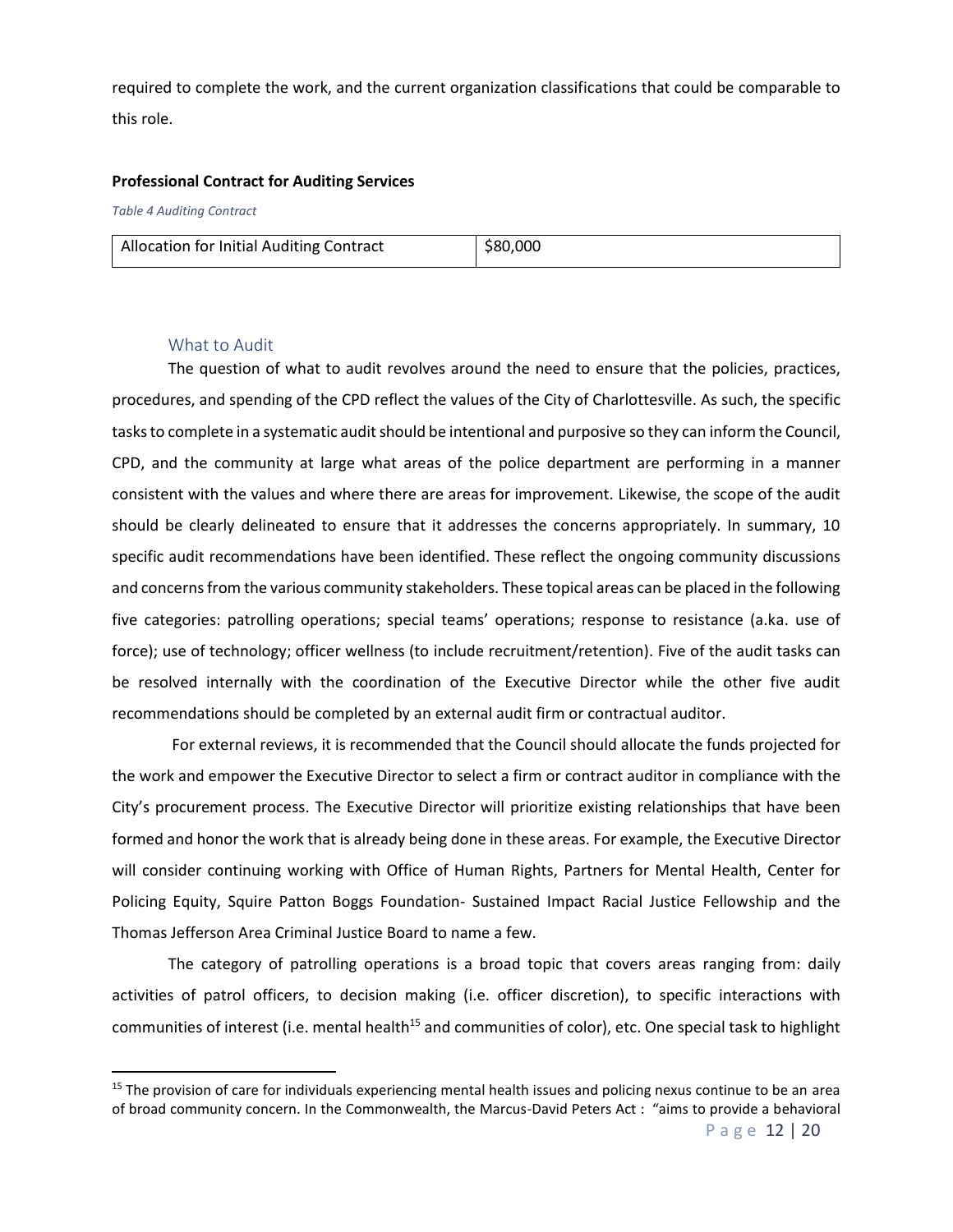under this broad category is the auditing of officer discretion. This work is already taking place in some capacity. As Chief Brackney noted in the September 28, 2021 Council Virtual Work Session<sup>16</sup>, "One of the most powerful tools that an officer possesses is discretion." In that spirit, the Chief and her legal intern Ms. Nancy Amin<sup>17</sup> conducted a study to assess the application of police discretion at CPD. In her presentation titled, *The Power and Impact of Discretion<sup>18</sup>*, Ms. Amin discussed the preliminary findings from a 2-year period review of police discretion. The findings of the study will be an invaluable data point for the Council and the CPD, but from a PCRB point of view it would be recommended that the area of auditing should be expanded to include the range recommended earlier (2016-2021) in this report.

For obvious reasons, special teams auditing will be an essential part of CPD review. Namely, the activities conducted by any existing special teams should receive a systematic review including assessing what policies, practices, procedures were in place for prior special teams and what policies, practices, and procedures would be helpful for any future special teams if created.

As history and current events continue to demonstrate, technology can be society's best friend or worst enemy. As it relates to policing, the implications for the misuse and misapplication of technologies can have dire consequences for the community. Body-worn cameras (BWCs) can be an excellent tool for enhancing transparency, memorializing police interactions in an objective manner, and continued monitoring of policing activities. These same tools, however, can be mis-utilized whether intentionally or unintentionally and result in the growing dis/mis trust of the law enforcement profession. Likely, social media to communicate with the community has the possibility of being a positive feature and can be an excellent force multiplier. Also, like BWCs, social media can be mis-utilized by individual officers and departments. A review of the policies and practices surrounding these tools will ensure that they are deployed in a fashion consistent with the vision and mission of the City.

Officer wellness, recruitment and retention are topics that deserve attention for a variety of reasons. For one, law enforcement officers are human beings just like the community members they serve. An officer wellness perspective is an extension of a community wellness approach to public

health response to behavioral health emergencies… and reduce adverse outcomes involving the "use of force" in law enforcement interactions when experiencing a behavioral health crisis related to mental health, substance use, or developmental disability " was also passed in the 2020 SPECIAL SESSION I. The implementation of the key legislation is currently under review as noted in the September 28, 2021 Council Virtual Work Session. The work can only be enhanced by a targeted audit of CPD interactions with individuals experiencing mental illness. Some community partners and stakeholders are and have been engaged in this discussion and it would be beneficial for the Council to engage with them to further define the auditing plan.

<sup>&</sup>lt;sup>16</sup> COMMUNITY DISCUSSION - [IMAGINING A JUST CVILLE AND MARCUS ALERT WORKING GROUPS](https://boxcast.tv/channel/vabajtzezuyv3iclkx1a?b=rusezwpouqvxsjdtt3l2)

<sup>&</sup>lt;sup>17</sup> Nancy Amin is a J.D. Candidate at the University of Texas School of Law. She is also the Texas International Law Journal Editor in Chief at the University of Texas School of Law. She assisted CPD with the discretion study as a Sustained Impact Racial Justice Fellow with the Squire Patton Boggs Foundation.

<sup>&</sup>lt;sup>18</sup> See COMMUNITY DISCUSSION - [IMAGINING A JUST CVILLE AND MARCUS ALERT WORKING GROUPS](https://boxcast.tv/channel/vabajtzezuyv3iclkx1a?b=rusezwpouqvxsjdtt3l2)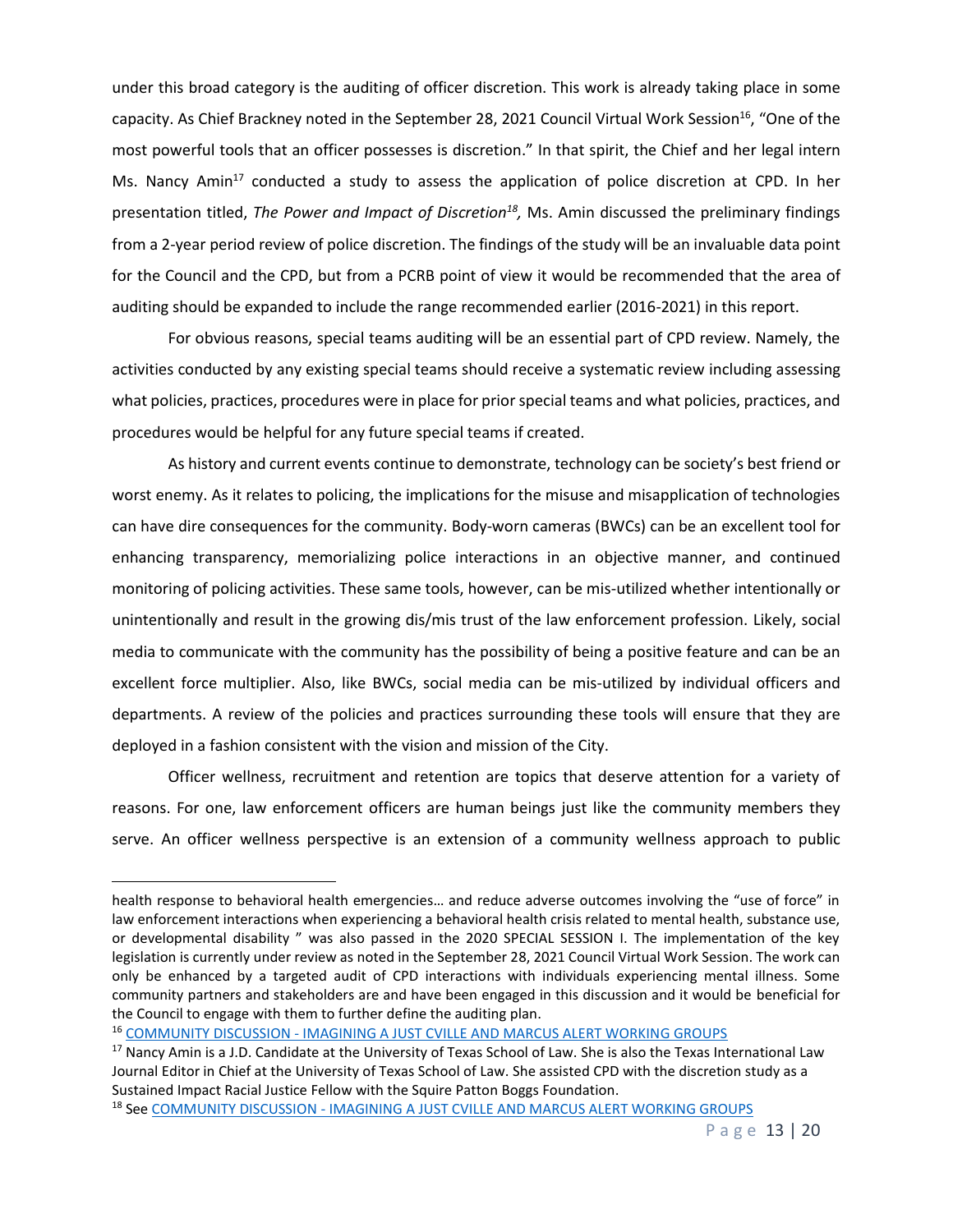administration and governance. The social psychology of individuals in this profession has a significant impact on the community. Ensuring that officer wellness is measured and monitored systematically makes officers safer and in turn makes the community safer. Recruitment and retention are important areas to examine because they have a somewhat obvious relationship with community policing<sup>19</sup>. Communities cannot expect to have the policing they appreciate if the recruitment and retention efforts are not aligned with the values of the community. Lastly, these areas have a nexus with financial considerations because they impact the budgeting which is contributed by the local taxpayer.

Lastly, the findings of the City's DMC studies (for adults and youth) are necessarily a guiding force in the auditing tasks for the department. As you will see in the audit recommendations, race is a key variable in many of the auditing tasks. Looking at "race" in specific policing activities will allow for a more accurate picture of patterns rather than just looking at how "race" plays a role in policing in general. A complete articulation of the audit recommendations is provided in Table 2. Please note that these audit recommendations can and should be further defined prior to engaging in a Request for Proposal (RFP) process or a similar procurement process.

| Recommendation | <b>Activity to Audit/ Scope</b> | Purpose                | <b>Data Sources</b>  | Reason                    | <b>Review</b> | <b>Potential Auditor</b> |
|----------------|---------------------------------|------------------------|----------------------|---------------------------|---------------|--------------------------|
|                | of Audit                        |                        |                      |                           | Period        |                          |
| R1             | Daily routine activities of     | To review compliance   | Any data points      | 21 <sup>st</sup> Century  | 2016-         | <b>External- Council</b> |
|                | patrol officers:                | with CPD patrolling    | concerning the       | Policing Pillar IV        | 2021          | should consider          |
|                | Community<br>a)                 | documentation          | activities of patrol |                           |               | putting out a RFP        |
|                | policing                        | policies;<br>explore   | officers to include  | Considering the           |               | to solicit               |
|                | activities                      | patterns of patrolling | (but not limited     | DMC study, it is          |               | proposals from           |
|                | Traffic<br>b)                   | activities based on    | to): written officer | important to              |               | an auditing firm         |
|                | enforcement                     | officer race, gender,  | reports; video       | further understand        |               | with experience          |
|                | Crime<br>c)                     | age and community      | documentation        | what daily                |               | and resources to         |
|                | Prevention                      | members'<br>race,      | (i.e. BWC, dash      | patrolling activities     |               | conduct audit.           |
|                | d)<br>Criminal                  | gender, age.           | cameras),            | can be revisited to       |               | Should consider          |
|                | Investigations                  |                        | database entries     | mitigate DMC at           |               | collaborating            |
|                | <b>Field Contacts</b><br>e)     |                        | (i.e. CAD)           | various CJ entry          |               | with Criminal            |
|                |                                 |                        |                      | points                    |               | Justice Planner          |
|                |                                 |                        |                      |                           |               | Neal Goodloe             |
| R <sub>2</sub> | Officer discretion related      | To continue legal      | Any data points      | 21st Century              | 2016-         | External-                |
|                | to charging offense,            | intern Nancy Amin's    | concerning the       | <b>Policing Pillar II</b> | 2021          | Collaboration            |
|                | consensual v.                   | project of reviewing   | activities of patrol |                           |               | with UVA Law             |
|                | nonconsensual                   | the application of     | officers to include  | Considering, Ms.          |               | may be of benefit        |
|                | encounters                      | CPD officers'          | (but not limited     | Amin's analysis on        |               | and exploring            |
|                | Race (officer v.<br>a)          | discretion             | to): written officer | officer discretion,       |               | possibilities of         |
|                | civilian)                       |                        | reports; video       | there is support          |               | expanding                |
|                | b)<br>Gender (officer           |                        | documentation        | for deeper                |               | existing study           |
|                | v. civilian)                    |                        | (i.e. BWC, dash      | understanding of          |               |                          |
|                | Location<br>c)                  |                        | cameras),            | this matter               |               |                          |
|                | d)<br>Time of day               |                        | database entries     |                           |               |                          |
|                | e)<br>Prior encounters          |                        | (i.e. CAD)           |                           |               |                          |

#### *Table 2 Recommendations about what activities to Audit*

<sup>19</sup> [POLICE RECRUITMENT AND RETENTION FOR THE NEW MILLENNIUM THE STATE OF KNOWLEDGE](https://cops.usdoj.gov/RIC/Publications/cops-p199-pub.pdf)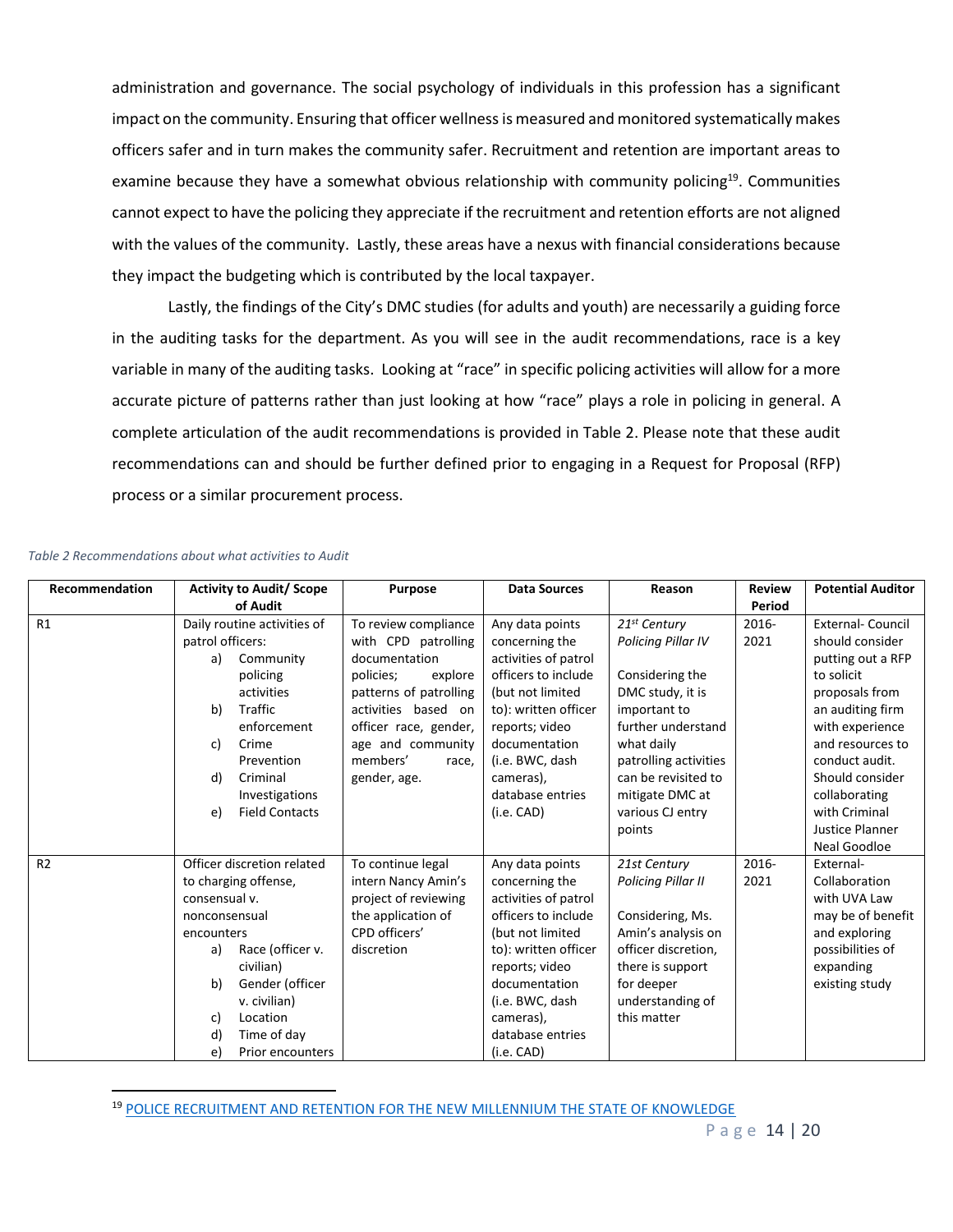| R <sub>3</sub> | CPD interactions with<br>individuals experiencing<br>mental illnesses:<br>Review of all<br>a)<br>calls classified as<br>service to EDP<br>and or other<br>mental health<br>related crisis<br>classifications<br>Review of CIT<br>b)          | To understand how<br>officers are currently<br>making decisions                                                                                                                        | Any data points<br>concerning the<br>activities of patrol<br>officers to include<br>(but not limited<br>to): written officer<br>reports; video<br>documentation<br>(i.e. BWC, dash<br>cameras),<br>database entries<br>(i.e. CAD) | 21 <sup>st</sup> Century<br>Policing Pillar V<br>Consistent with<br>Council efforts to<br>improve services<br>to individuals<br>experiencing<br>mental illnesses<br>(i.e. Marcus<br>Alert/Imagining<br>Just Cville/Mental<br>Health Taskforce) | 2016-<br>2021 | External-<br>Partnership with<br>local service<br>providers like<br>Partner for<br>Mental Health,<br>the Women's<br>Initiative, and<br>Region 10 |
|----------------|----------------------------------------------------------------------------------------------------------------------------------------------------------------------------------------------------------------------------------------------|----------------------------------------------------------------------------------------------------------------------------------------------------------------------------------------|-----------------------------------------------------------------------------------------------------------------------------------------------------------------------------------------------------------------------------------|------------------------------------------------------------------------------------------------------------------------------------------------------------------------------------------------------------------------------------------------|---------------|--------------------------------------------------------------------------------------------------------------------------------------------------|
| R4             | Review of SWAT Team<br>and other Special Team(s)<br>Activities<br>Policies<br>a)<br>b)<br>Training<br>Deployment<br>c)<br>d)<br>Spending                                                                                                     | To investigate<br>policies, practices,<br>trainings, and<br>procedures to make<br>policy<br>recommendations<br>where appropriate                                                       | Any data points<br>concerning the<br>activities of these<br>teams.                                                                                                                                                                | 21 <sup>st</sup> Century<br>Policing Pillars II &<br>v                                                                                                                                                                                         | 2016-<br>2021 | External-RFP to<br>solicit proposals<br>from an auditing<br>firm with<br>experience and<br>resources to<br>conduct audit                         |
| R <sub>5</sub> | Response to resistance<br>(a.k.a Use of Force)<br>Factors:<br>Race; Gender;<br>(officer v. civilian)<br>Location; (officer v.<br>civilian)<br>Height/weight<br>(officer v. civilian)<br>De-escalation<br>Documentation<br>Polices/Procedures | To investigate the<br>influence of civilian<br>race, ethnicity, and<br>other factors on<br>force used by CPD<br>officers. Explore the<br>civilizing effect of the<br>rebranding of UoF | Any data points<br>concerning the<br>activities of patrol<br>officers to include<br>(but not limited<br>to): written officer<br>reports; video<br>documentation<br>(i.e. BWC, dash<br>cameras),<br>database entries<br>(i.e. CAD) | 21st Century<br><b>Policing Pillar II</b>                                                                                                                                                                                                      | 2016-<br>2021 | External-RFP to<br>solicit proposals<br>from an auditing<br>firm with<br>experience and<br>resources to<br>conduct audit                         |
| R <sub>6</sub> | <b>Officer Wellness</b><br>Practices<br>a)<br>b)<br>Policies<br>Procedures<br>c)<br>d)<br>Spending                                                                                                                                           | To investigate<br>policies, practices,<br>trainings, and<br>procedures to make<br>policy<br>recommendations<br>where appropriate                                                       | Any data points<br>concerning the<br>activities of these<br>efforts.                                                                                                                                                              | 21st Century<br><b>Policing Pillar VI</b>                                                                                                                                                                                                      | 2016-<br>2021 | Internal-City<br>Manager may<br>consider adding<br>this task to the<br>Executive<br>Director's<br>workplan                                       |
| R7             | Retention<br>Practices<br>a)<br>Policies<br>b)<br>Procedures<br>c)<br>d)<br>Spending                                                                                                                                                         | To investigate<br>policies, practices,<br>trainings, and<br>procedures to make<br>policy<br>recommendations<br>where appropriate                                                       | Any data points<br>concerning the<br>activities of these<br>efforts.                                                                                                                                                              | 21st Century<br><b>Policing Pillar VI</b><br>Officer turnover<br>makes the<br>community more<br>vulnerable and<br>creates challenges<br>for community<br>policing                                                                              | 2016-<br>2021 | Internal-City<br>manager may<br>consider adding<br>this task to the<br>Executive<br>Director's<br>workplan                                       |
| R8             | Recruitment<br>Efforts<br>a)<br>b)<br>Polices<br>Practices<br>c)<br>d)<br>Spending                                                                                                                                                           | To investigate<br>policies, practices,<br>trainings, and<br>procedures to make<br>policy<br>recommendations<br>where appropriate                                                       | Any data points<br>concerning the<br>activities of these<br>efforts.                                                                                                                                                              | 21st Century<br>Policing Pillar V                                                                                                                                                                                                              | 2016-<br>2021 | Internal-City<br>Manager may<br>consider adding<br>this task to the<br>Executive<br>Director's<br>workplan                                       |
| R9             | Complaints and<br>Compliments<br>a) Policies                                                                                                                                                                                                 | To investigate<br>policies, practices,<br>trainings, and                                                                                                                               | Any data points<br>concerning the                                                                                                                                                                                                 | 21st Century<br><b>Policing Pillar I</b>                                                                                                                                                                                                       | 2016-<br>2021 | Internal-City<br>Manager may<br>consider adding                                                                                                  |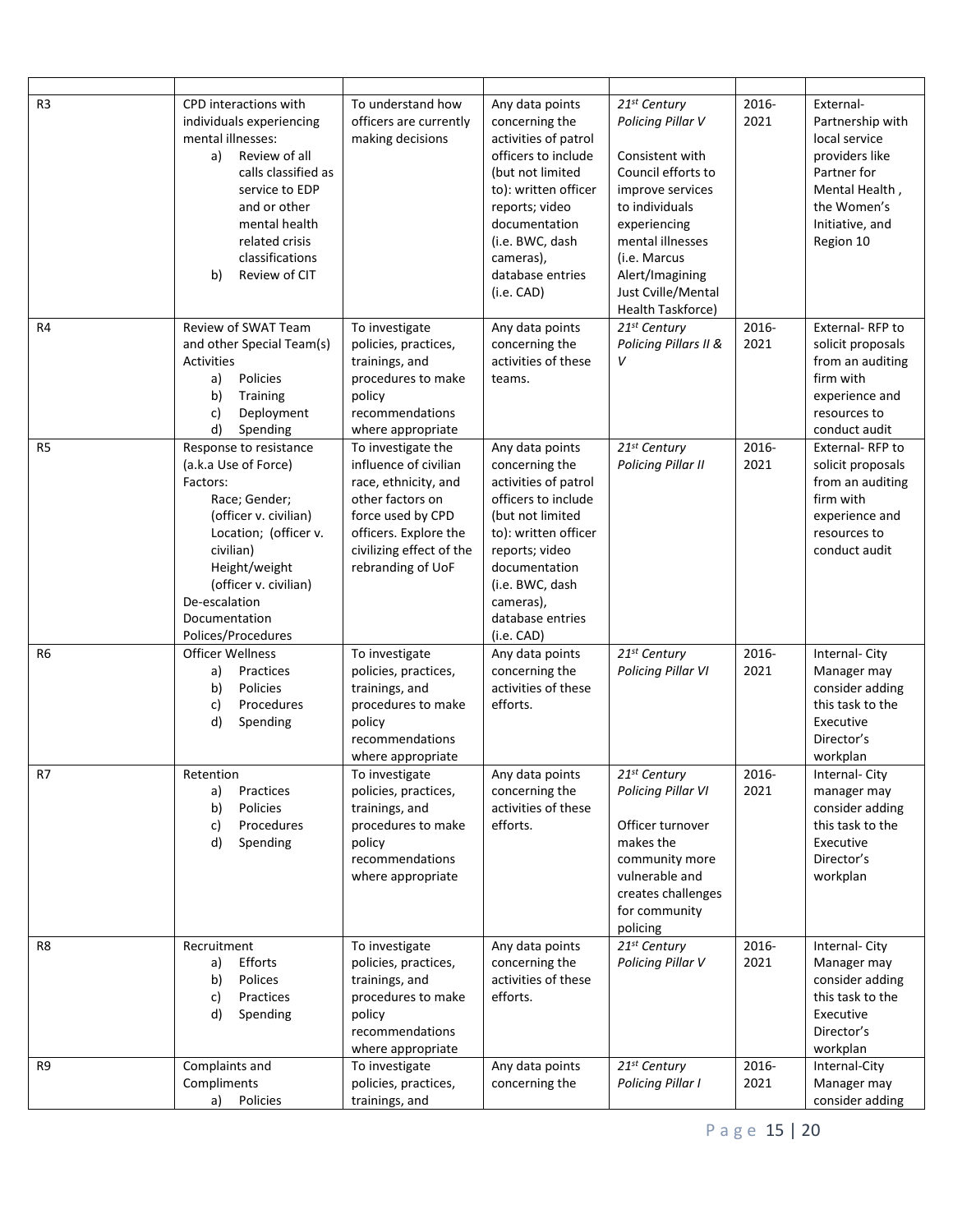|                 | b)<br>Practices<br>Procedures<br>c)<br>d)<br>Accuracy<br>Thoroughness<br>e)<br>f)<br>Completeness<br>Impartiality<br>g)                                                                                                                                                                                                                                                           | procedures to make<br>policy<br>recommendations<br>where appropriate                               | activities of these<br>efforts.                                      |                                                                                                                                                                                             |               | this task to the<br>Executive<br>Director's<br>workplan                                                    |
|-----------------|-----------------------------------------------------------------------------------------------------------------------------------------------------------------------------------------------------------------------------------------------------------------------------------------------------------------------------------------------------------------------------------|----------------------------------------------------------------------------------------------------|----------------------------------------------------------------------|---------------------------------------------------------------------------------------------------------------------------------------------------------------------------------------------|---------------|------------------------------------------------------------------------------------------------------------|
| R <sub>10</sub> | Review of technological<br>resources<br>Patrolling<br>a)<br>equipment<br>b)<br>Agency<br>equipment<br>Software<br>c)<br>Social media<br>d)<br><b>Budget</b><br>e)<br><b>BWC</b><br>Compliance<br>Turned on late<br>a)<br>Turned off early<br>b)<br>Obstructed<br>c)<br>Labeling/classifi<br>d)<br>cations<br>Policies<br>Officer access<br>a)<br>b)<br>Community<br>member access | To investigate<br>whether the police<br>department has<br>current technological<br>tools available | Any data points<br>concerning the<br>activities of these<br>efforts. | $21st$ Century<br><b>Policing Pillar III</b><br>To ensure the<br>police department<br>has the best<br>technological tools<br>for transparent,<br>ethical, and<br>constitutional<br>policing | 2016-<br>2021 | Internal-City<br>Manager may<br>consider adding<br>this task to the<br>Executive<br>Director's<br>workplan |

#### Memorandum of Understanding

<span id="page-16-0"></span>Another recommendation in the Initial PCRB's Report was the need for a Memorandum of Understanding (MOU)<sup>20</sup> between the PCRB and the CPD. Specifically, the Report noted, "*The Board and the CPD shall enter into a memorandum of understanding (an "MOU"), defining the terms of their relationship and mutual obligations. The Board is authorized to negotiate the provisions of an MOU, assisted by Oversight Staff and the Board's legal advisor (described below, under "Support"). If a provision of an MOU conflicts with a provision of this enabling ordinance (as described below, under "Right of Access" and other provisions), the provision of the enabling ordinance shall govern*." The sentiment behind this recommendation is to ensure that all stakeholders are on the same page regarding the roles and responsibilities, which is an essential feature of any successful oversight program. It addresses many aspects of the relationship between an oversight agency and the police department. As the Initial PCRB noted<sup>21</sup>, "An MOU is not an adversarial document or an indication that an adversarial relationship exists. *Rather, it is a formal blueprint that lays out the expectations and intentions of each group so that the working relationship can be free of confusion or conflict."* Namely, it: 1) formalizes the mandatory collaboration required for this work to be successful; 2) Creates the processes by which access to

<sup>&</sup>lt;sup>20</sup> Se[e REPORT,](https://charlottesville-my.sharepoint.com/personal/foia_charlottesville_gov/_layouts/15/onedrive.aspx?id=%2Fpersonal%2Ffoia%5Fcharlottesville%5Fgov%2FDocuments%2FPCRB%2DARCHIVE%2D2018%2D2019%2DKEEP%2FInitial%20Police%20Civilian%20Review%20Board%2Epdf&parent=%2Fpersonal%2Ffoia%5Fcharlottesville%5Fgov%2FDocuments%2FPCRB%2DARCHIVE%2D2018%2D2019%2DKEEP) pg. 6

 $21$  Ibid, pg, 8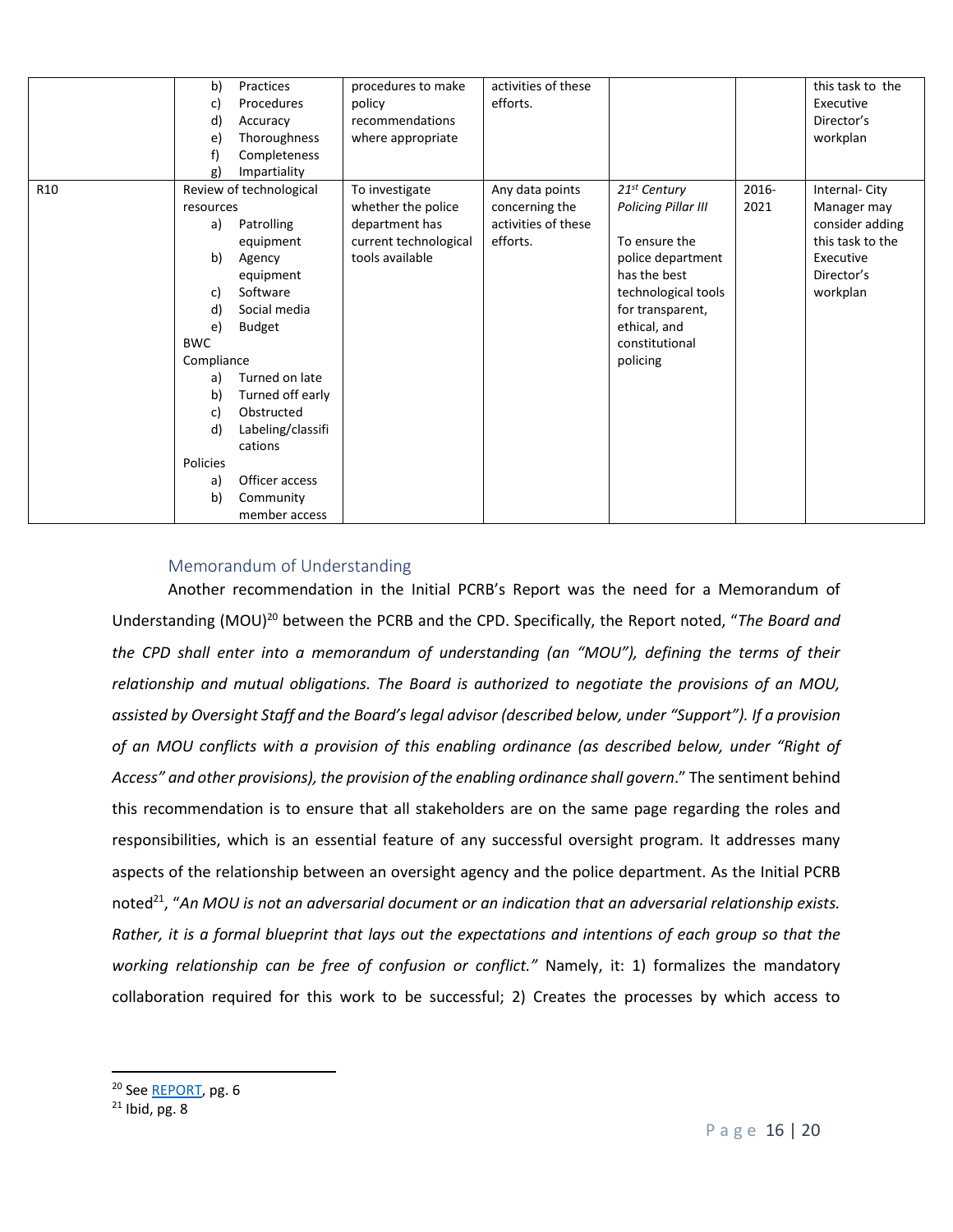information, documents, and other materials will be shared; 3) provides transparency between both agencies and the public; and 4) increases accountability between and for both agencies.

The Executive Director agrees with the Initial PCRB's 2019 recommendations concerning the need for the expectations and responsibilities between these parties (PCRB and CPD) to be explicitly codified in an agreement. However, in consultation with City Attorney Lisa Robertson, the Executive Director believes the goals of the proposed MOU could be accomplished through the Operating Procedures. While the Executive Director defers to the legal opinion of the City Attorney on the need for an MOU, the Executive Director also concurs with the Initial PCRB on the content to be included in the Operating Procedures. Specifically, in their Memo<sup>22</sup>, the Initial PCRB indicated that a comprehensive and effective MOU should describe the following<sup>23</sup>: "*Scope of information sharing between the oversight board and the Charlottesville Police Department; Parameters of the relationship (and the means of communication) between board; members and police officials; Timelines for compliance with all obligations; Definitions of the respective roles of the various stakeholders."* Consistent with that recommendation, the Operating Procedures should address the following provisions: complaint triage (process/intake); notice of investigations/review; hearings; mediation; trainings; data; policy; and outreach. The specific recommendations provided in the Memo from the Initial PCRB are consistent with best practices and the local needs of the City's oversight body.

While an internal MOU between the PCRB and the CPD will be accomplished via the Operating Procedure, the Council should also empower the City Manager in consultation with the Executive Director and City Attorney to establish MOUs between the City and the Emergency Communications Center (ECC); the Central Shenandoah Criminal Justice Training Academy, the General District Court; the Charlottesville Circuit Court, the Magistrate's Office, the Commonwealth Attorney of the City of Charlottesville, the Office of Public Defender, the City of Charlottesville Sheriff Department, the Albemarle County Sheriff Department, the Albemarle County Police Department, and the UVA Police Department. Establishing a formal relationship with each of these offices and institutions will streamline communications and ensure the thorough execution of the PCRB duties. These MOUs will naturally address other aspects of the civilian oversight work like procedures for requesting and obtaining information related to the PCRB work.

#### <span id="page-17-0"></span>**Conclusions**

Council tasked the Executive Director with providing a report on key questions concerning the activities of CPD activities. The present report provides recommendations on whether to secure a full-

<sup>&</sup>lt;sup>22</sup> Se[e REPORT,](https://charlottesville-my.sharepoint.com/personal/foia_charlottesville_gov/_layouts/15/onedrive.aspx?id=%2Fpersonal%2Ffoia%5Fcharlottesville%5Fgov%2FDocuments%2FPCRB%2DARCHIVE%2D2018%2D2019%2DKEEP%2FInitial%20Police%20Civilian%20Review%20Board%2Epdf&parent=%2Fpersonal%2Ffoia%5Fcharlottesville%5Fgov%2FDocuments%2FPCRB%2DARCHIVE%2D2018%2D2019%2DKEEP) pg. 8

<sup>23</sup> Ibid, pg. 8-9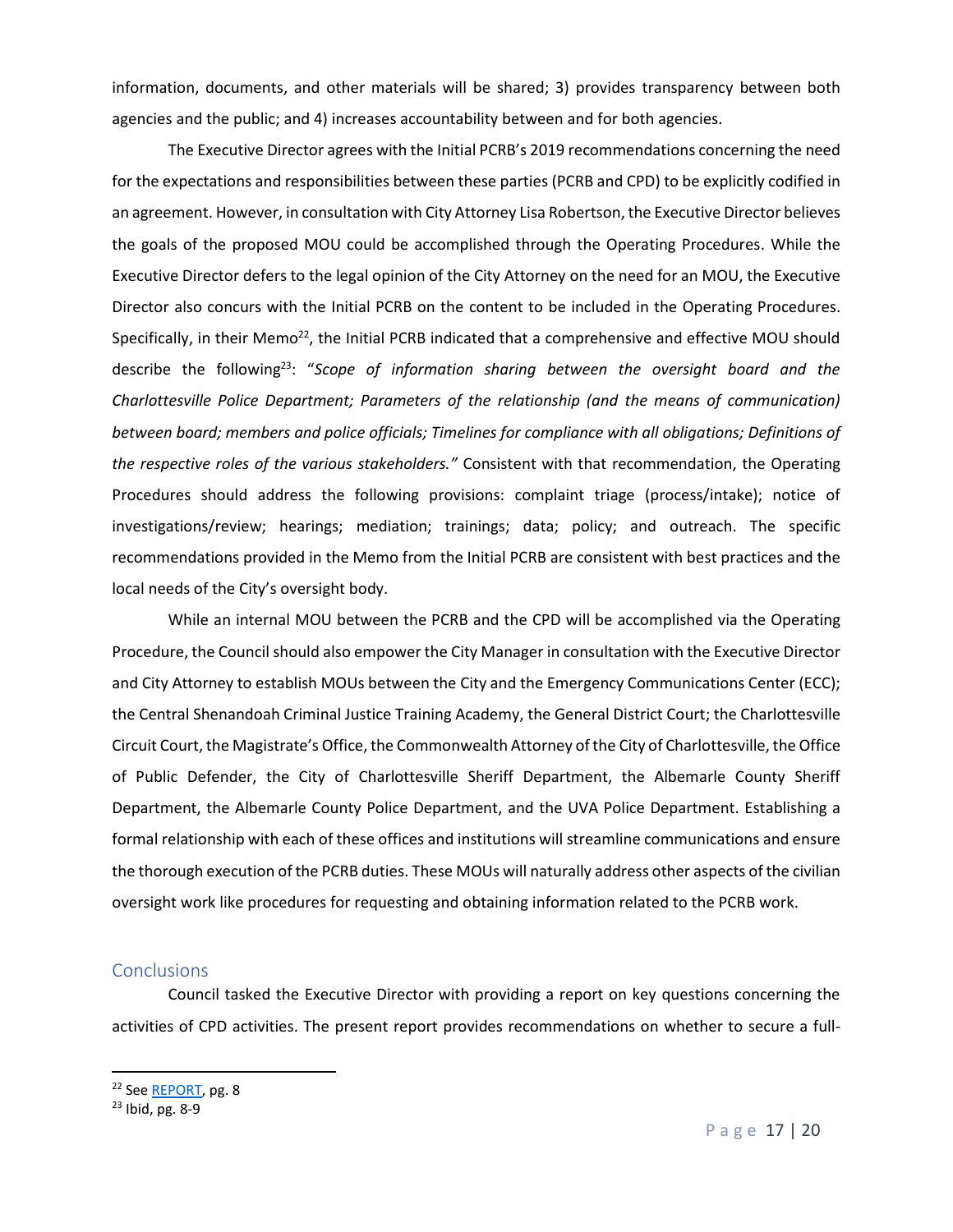time auditor, whether it should audit and which activities it should audit. Additionally, the report provided recommendations about when a final decision of selecting an auditor should be made and how much funding to allocate for the auditing activities recommended in the report. The timing of the report coincides with the Council's consideration of expanding the powers and duties of the current PCRB and the report was written with this context in mind. Whatever decision the Council takes, it should make sure to implement police accountability expert, Samuel Walker's core principles<sup>24</sup> of police auditing programs: independence; clearly defined scope of responsibilities; adequate resources; unfettered access; full cooperation; sanctions for failure to cooperate; public reports; no prior censorship by the police department; community involvement; confidentiality / anonymity; access to the police chief; and no retaliation.

<sup>24</sup> CORE PRINCI[PLES FOR AN EFFECTIVE POLICE AUDITOR'S OFFICE](https://samuelwalker.net/wp-content/uploads/2010/06/coreprinciples.pdf)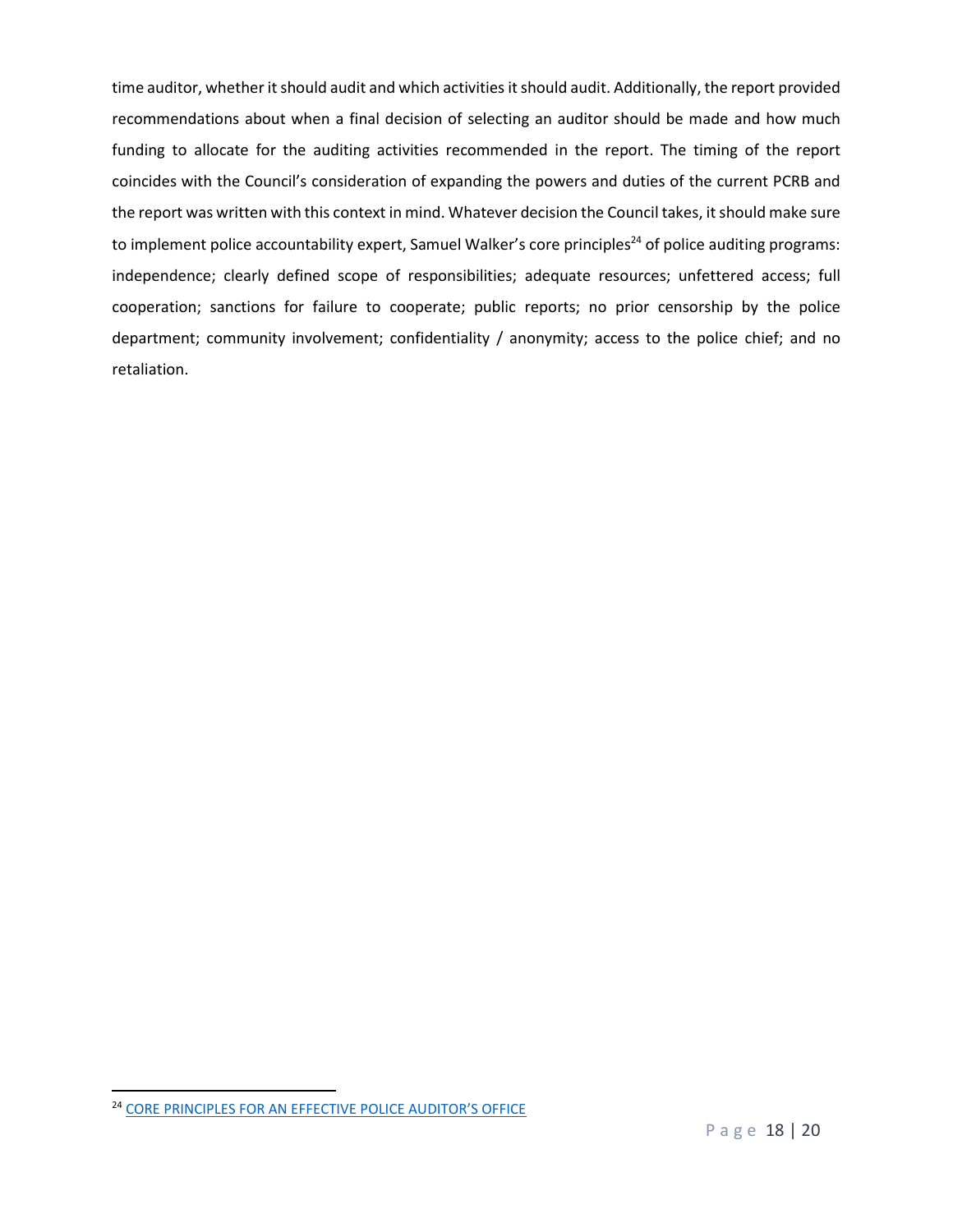#### <span id="page-19-0"></span>Appendices

<span id="page-19-1"></span>APPENDIX A: RESOLUTION AUTHORIZING POLICE CIVILIAN REVIEW BOARD EXECUTIVE DIRECTOR TO PREPARE A JUNE 2020 REPORT TO CITY COUNCIL

#### RESOLUTION AUTHORIZING POLICE CIVILIAN REVIEW **BOARD EXECUTIVE DIRECTOR TO PREPARE A JUNE 2020 REPORT TO CITY COUNCIL**

BE IT RESOLVED, by the Council of the City of Charlottesville, Virginia that the Police Civilian Review Board's Executive Director shall issue a report to the Charlottesville City Council in June 2020 or within sixty days of the Executive Director's appointment by City Council if the appointment occurs after April 30, 2020 or earlier as determined by the Executive Director; and

BE IT FURTHER RESOLVED, by the Council of the City of Charlottesville, Virginia that the City Manager, in consultation with the Executive Director, shall recommend a sufficient appropriation to the Council to employ a consultant to assist the Executive Director in composing their report; and

BE IT FURTHER RESOLVED, by the Council of the City of Charlottesville, Virginia that the June 2020 Executive Director's report shall recommend whether the Council should appropriate funds for an Auditor position to serve the Police Civilian Review Board; and

BE IT FURTHER RESOLVED, by the Council of the City of Charlottesville, Virginia that the Executive Director's report shall recommend whether the Auditor should be a full-time or part-time position or if the Executive Director recommends contracting with a firm for audit services; and

BE IT FURTHER RESOLVED, by the Council of the City of Charlottesville, Virginia that the Executive Director's report shall detail which, if any, aspects of the Charlottesville Police Department's operations should be audited; and

BE IT FURTHER RESOLVED, by the Council of the City of Charlottesville, Virginia that the Executive Director's report shall detail which forms and types of Charlottesville Police Department data should be made available for an Auditor position to analyze; and

BE IT FURTHER RESOLVED, by the Council of the City of Charlottesville, Virginia that the Executive Director's report shall recommend whether the Executive Director and the Charlottesville Chief of Police should enter into a formal Memorandum of Understanding; and

BE IT FURTHER RESOLVED, by the Council of the City of Charlottesville, Virginia that the Executive Director's report shall recommend what topics, functions, and information should be included with a Memorandum of Understanding between the Charlottesville Chief of Police and the Executive Director; and

BE IT FURTHER RESOLVED, by the Council of the City of Charlottesville, Virginia that the Council will consider the Executive Director's report and may amend any ordinances, appropriate funds, or enact resolutions to achieve the Executive Director's report's recommendations.

**Approved by Council** November 4, 2019

Jones Thomas Kyna Thomas, CMC<br>Clerk of Council